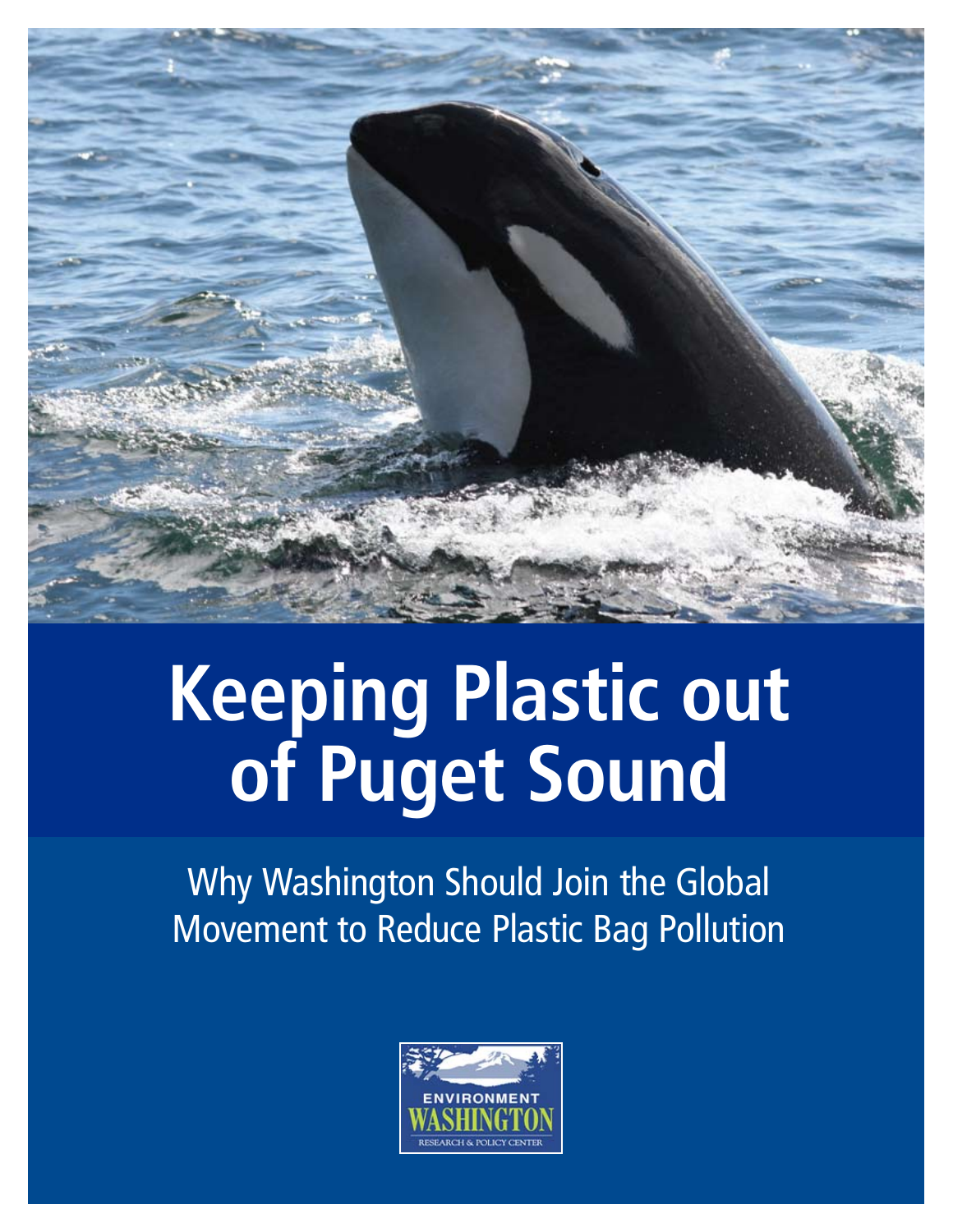# **Keeping Plastic out of Puget Sound**

Why Washington Should Join the Global Movement to Reduce Plastic Bag Pollution



Written by:

Robb Krehbiel *Environment Washington Research & Policy Center*

November 2011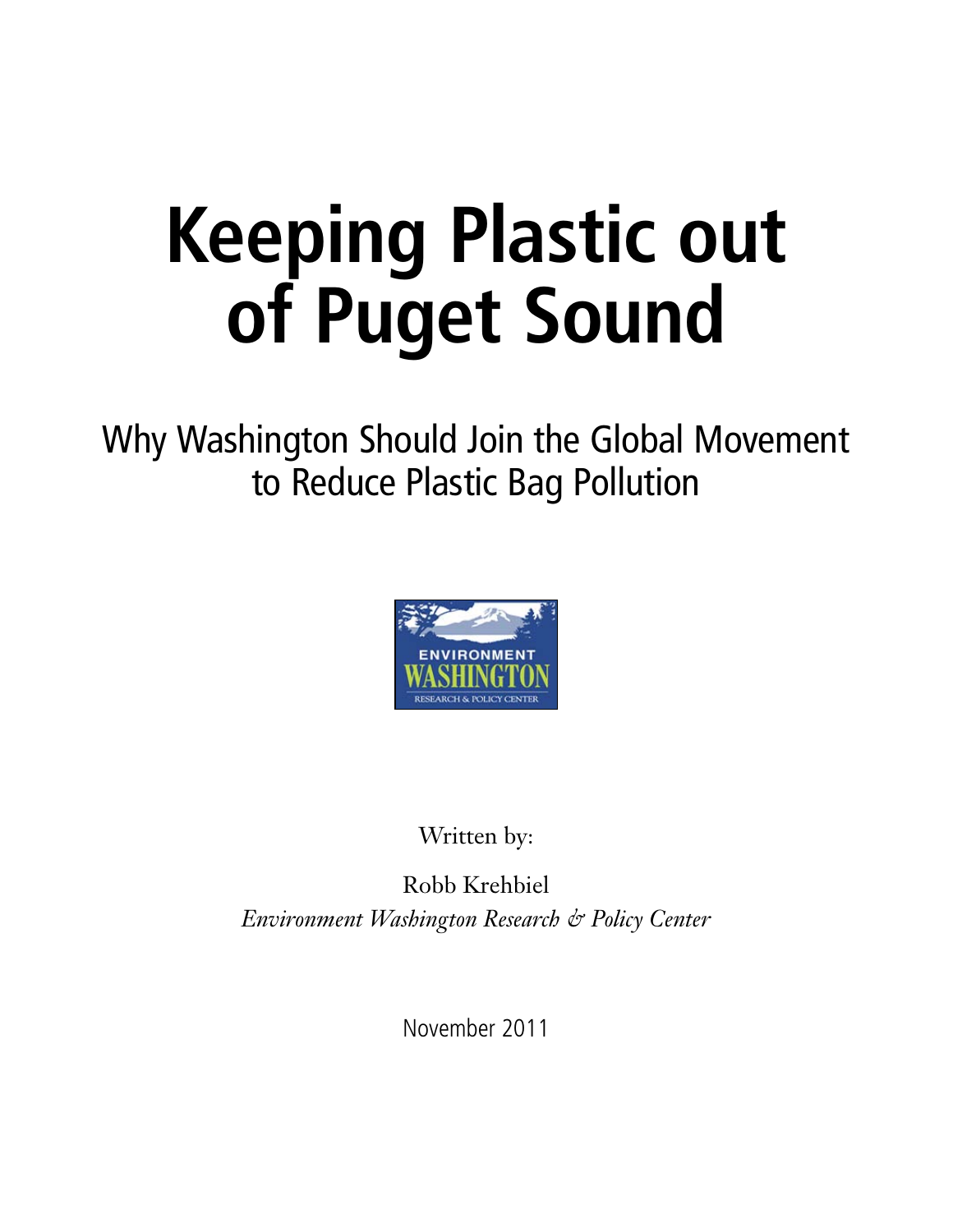### Acknowledgments

Environment Washington Research & Policy Center would like to thank Julia Ritchie of Environment California Research & Policy Center and Travis Madsen at Frontier Group for sharing the research and writing from "Leading the Way Toward a Clean Ocean. We would also like to thank Heather Trimm of People for Puget Sound, Anne Murphy and Lee Whitmore of the Port Townsend Marine Science Center, and Shannon Serrano-Gerritzen, Rick Wilson, and Angela Howe from the Surfrider foundation for peer reviewing this document. Additional thanks to Cameron Harris, who assisted with research, and Travis Madsen at Frontier Group, who provided editorial assistance.

The opinions expressed in this report are those of the authors and do not necessarily reflect the views of our funders or those who provided review. Any factual errors are strictly the responsibility of the authors.

Copyright 2011 Environment Washington Research & Policy Center

Environment Washington Research & Policy Center is a  $501(c)(3)$  organization. We are dedicated to protecting Washington's air, water and open spaces. We investigate problems, craft solutions, educate the public and decision makers, and help Washingtonians make their voices heard in local, state and national debates over the quality of our environment and our lives. For more information about Environment Washington Research & Policy Center, please visit our Web site at www.environmentwashington.org/center.

Frontier Group conducts independent research and policy analysis to support a cleaner, healthier and more democratic society. Our mission is to inject accurate information and compelling ideas into public policy debates at the local, state and federal levels. For more information about Frontier Group, please visit our Web site at www. frontiergroup.org.

Cover Photo: Shutterstock, Sandy Buckley

Layout: To the Point Publications, www.tothepointpublications.com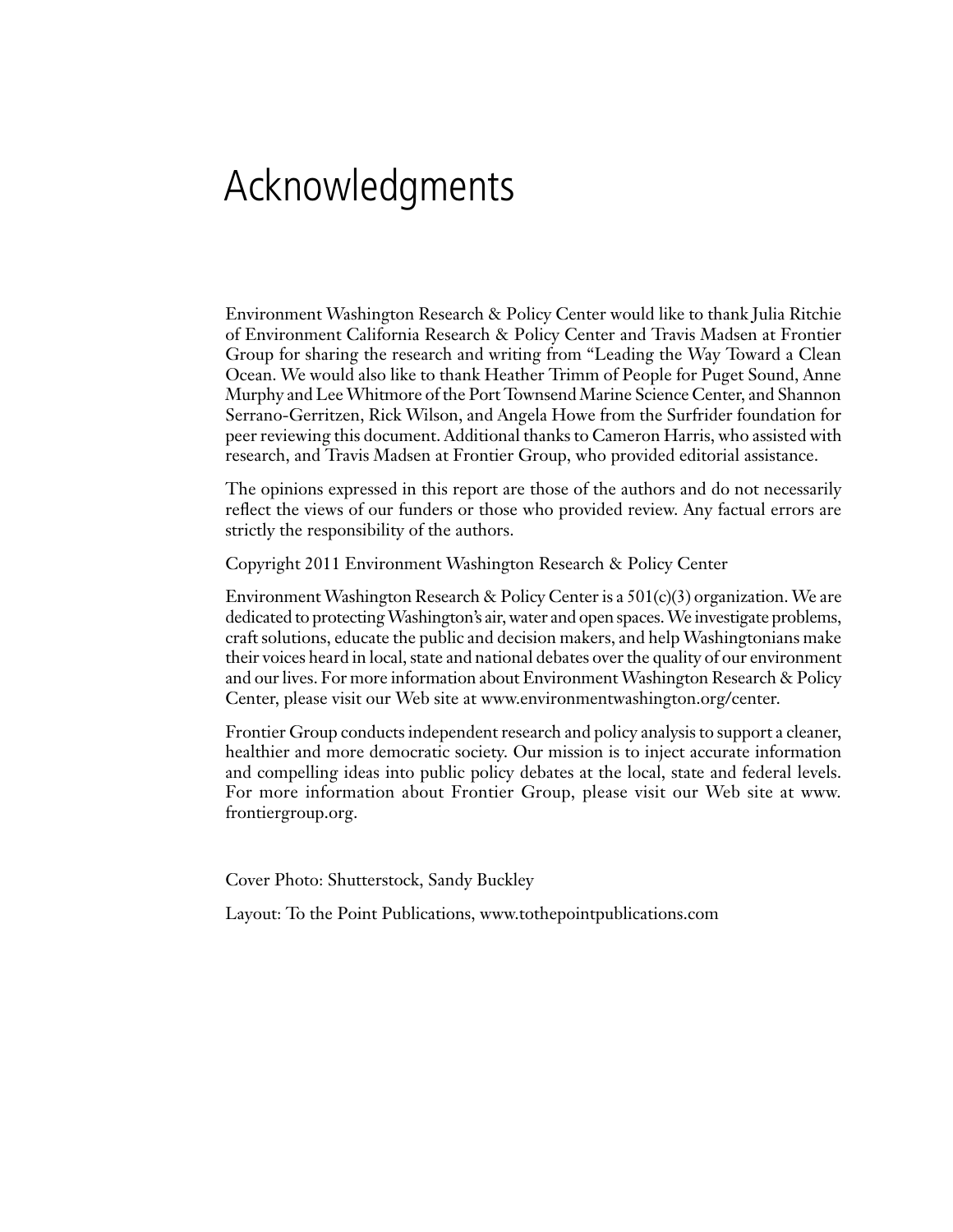## Table of Contents

| <b>Communities Across the World Have Taken Action to Reduce Plastic</b> |
|-------------------------------------------------------------------------|
|                                                                         |
|                                                                         |
|                                                                         |
|                                                                         |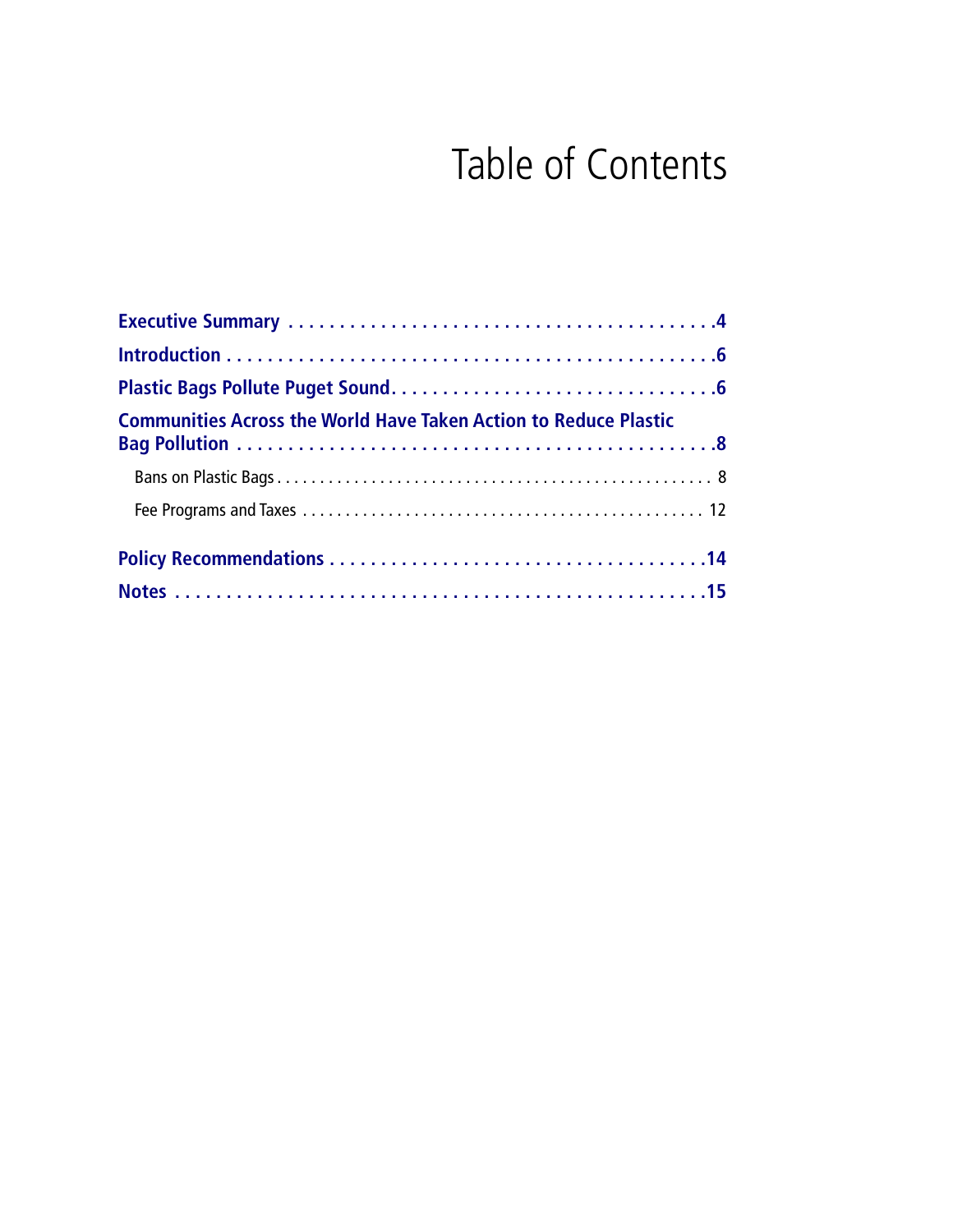### Executive Summary

P uget Sound is threatened by plastic pollution. Plastic trash persists for hundreds of years and can kill or harm whales, turtles, seabirds and other marine animals.

Single use plastic bags are a significant part of the problem. To reduce ocean pollution and protect the environment, **dozens of national and local governments across the planet have taken official action to reduce or eliminate single use plastic bags.**

State and local governments in Washington should follow their lead and ban the use of plastic grocery bags.

#### **Plastic bags contribute to the pollution of Puget Sound.**

• Washingtonians use over 2 billion plastic bags per year. Nationwide, less than 6 percent of plastic bags are recycled. Instead, they end up sitting in landfills, littering streets, clogging streams, fouling beaches, or floating in the Sound.

- Researchers at the University of Washington-Tacoma have found plastic pollution in every water sample they have taken from Puget Sound.
- In April 2010, a dead grey whale washed up on the beach in West Seattle. It had 20 plastic bags in its stomach.
- In the Strait of Juan de Fuca, researchers found that 12.2 percent of gulls consume plastic – half of which was thin-film, like what plastic bags are made of.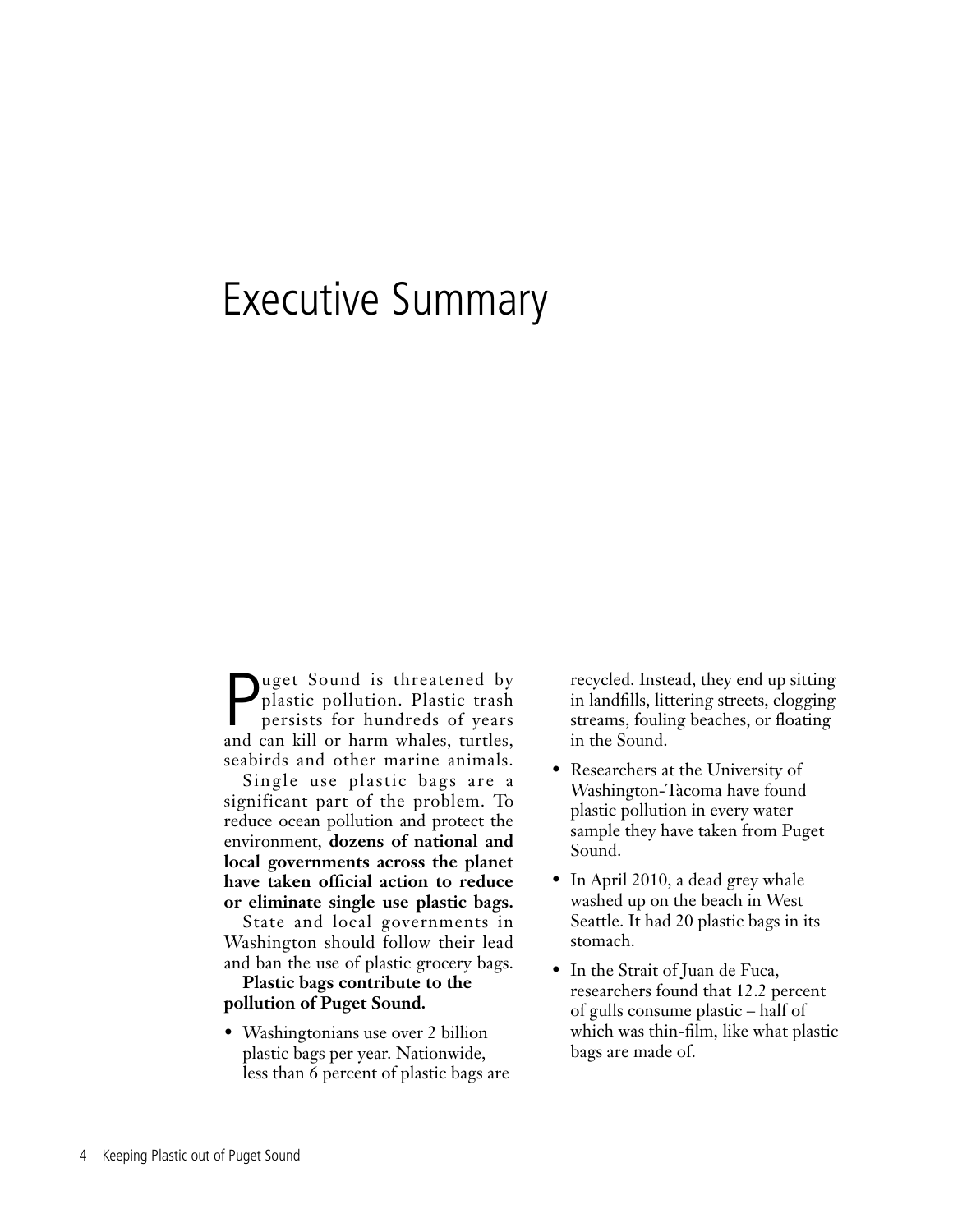• On beaches of Orcas Island, volunteers collected more than 10,000 pieces of micro-plastic in one day of cleanup work, including pieces of plastic bags.

#### **More than 80 national and local governments around the world have taken action to protect the ocean by reducing the use of plastic bags.**

- At least 20 nations and 88 local governments have passed bans on distributing thin plastic or other types of disposable plastic bags, including the nations of Italy, Kenya, Mongolia, Macedonia, and Bangladesh; the states of Maharashtra, India and Buenos Aires, Argentina; and the cities of Karachi, Pakistan and Telluride, Colorado.
- Approximately 26 nations and local communities have established fee programs to reduce plastic bag use and/or increase the use of reusable alternatives, including Botswana, China, Hong Kong, Wales, Ireland, Israel, Canada's Northwest Territories, Toronto, Mexico City, and Washington, D.C.

#### **Bans and meaningful fee programs effectively reduce plastic bag pollution.**

- Ireland, which in 2002 established a fee roughly equivalent to 28 U.S. cents per bag, saw plastic bag use drop by 90 percent within the first year.
- After Washington, D.C., implemented a much smaller 5-cent tax on plastic bags, the number of plastic bags distributed by food

retailers fell from 22.5 million per month to 3.3 million per month.

• The year after banning plastic bags at pharmacies and supermarkets in 2007, San Francisco businesses distributed 127 million fewer plastic bags, and cut overall bag waste reaching the city landfill by up to 10 percent.

#### **Two Washington cities have already taken action to reduce plastic bag pollution.**

- Edmonds was the first city in Washington to ban plastic bags, adopting a ban in 2009.
- More recently, Bellingham adopted a ban on thin-plastic carry-home bags and a 5 cents fee on paper bags in July 2011.
- Other cities, including Seattle, Lake Forest Park, and Mukilteo, are actively considering bag bans.

#### **Much more progress can be made to reduce plastic pollution in Puget Sound and transform our throwaway culture.**

- Education and recycling cannot keep pace with the generation of plastic bag pollution. For example, despite a 2006 law in California requiring retailers to place bag recycling bins in front of their stores, less than 5 percent of bags there are recycled.
- To make a real impact, all Washington cities and counties should restrict the use of plastic bags, and advocate for similar action at the state level.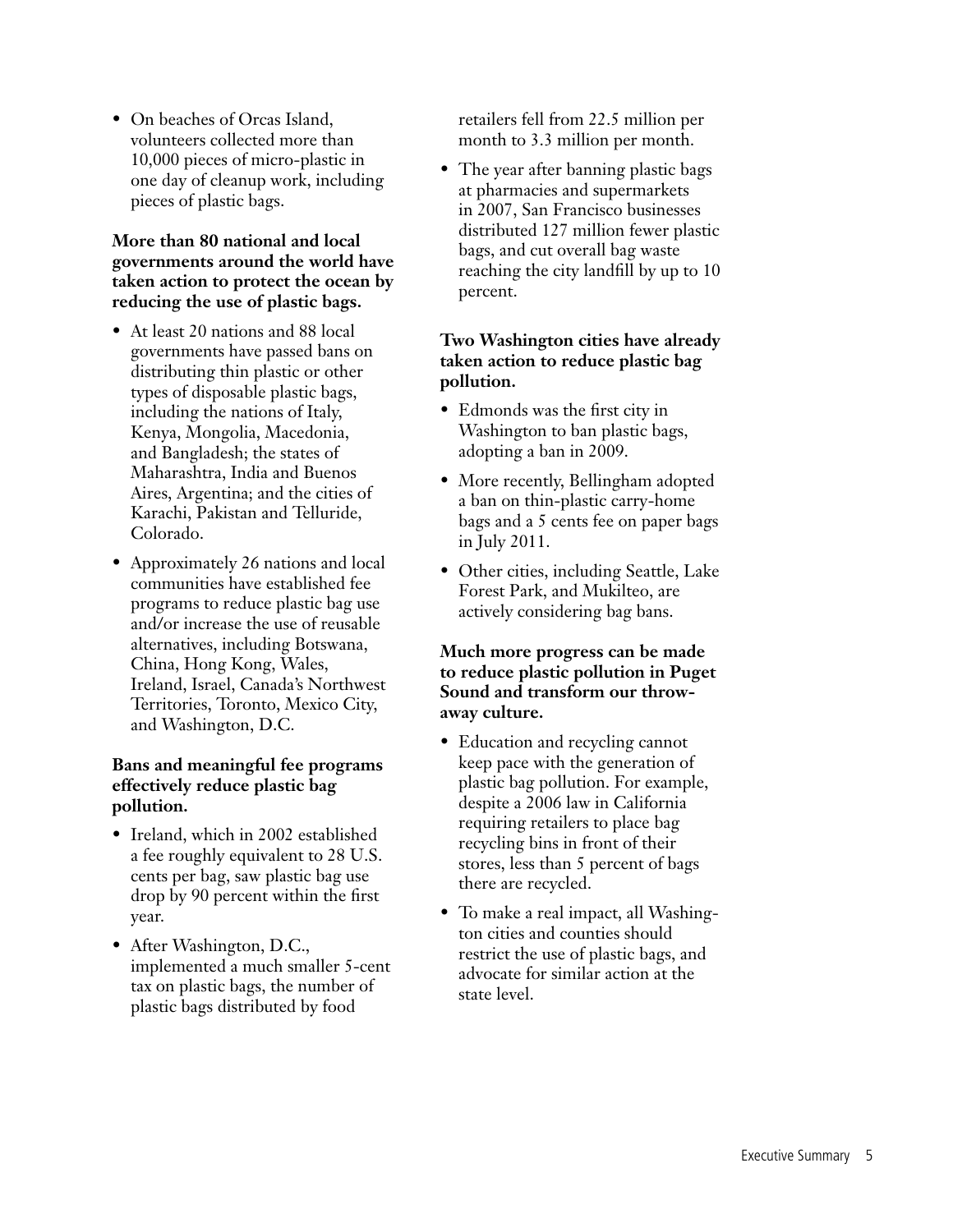### Introduction

P<br>ceals uget Sound is an irreplaceable treasure. It is central to Washington's culture and our livelihood. Harbor seals play within our bays and thousands of salmon make their way through the Sound every year to spawn. Three endangered pods of resident orcas visit the Sound on a regular basis. Seabirds congregate on our beaches and in our harbors, belting out their familiar cries. And beneath the waves, the seafloor is filled with sea grasses and clam beds.

The Sound is also an incredibly valuable part of our economy. The benefits provided by Puget Sound – including food, protection from storms, attractions for tourism, and opportunities for recreation – contribute an estimated \$83 billion directly to the economy.<sup>1</sup>

Unfortunately, Puget Sound and our oceans are also in trouble. Destructive overfishing, global climate change, habitat loss, and toxic run-off are putting important marine ecosystems at risk. Many critical wildlife populations and historic salmon runs are in serious decline.

The problems facing Puget Sound and our oceans are varied and complex, from our overdependence on fossil fuels to our careless use of natural resources. However, many of these problems can be traced back toward an unreasonable expectation that our consumer activities don't impact the Sound despite growing evidence to the contrary.

To protect and preserve Puget Sound for the long haul, we need to recognize the real and increasing threat that plastic pollution poses. The most important way to accomplish this is to generate less trash.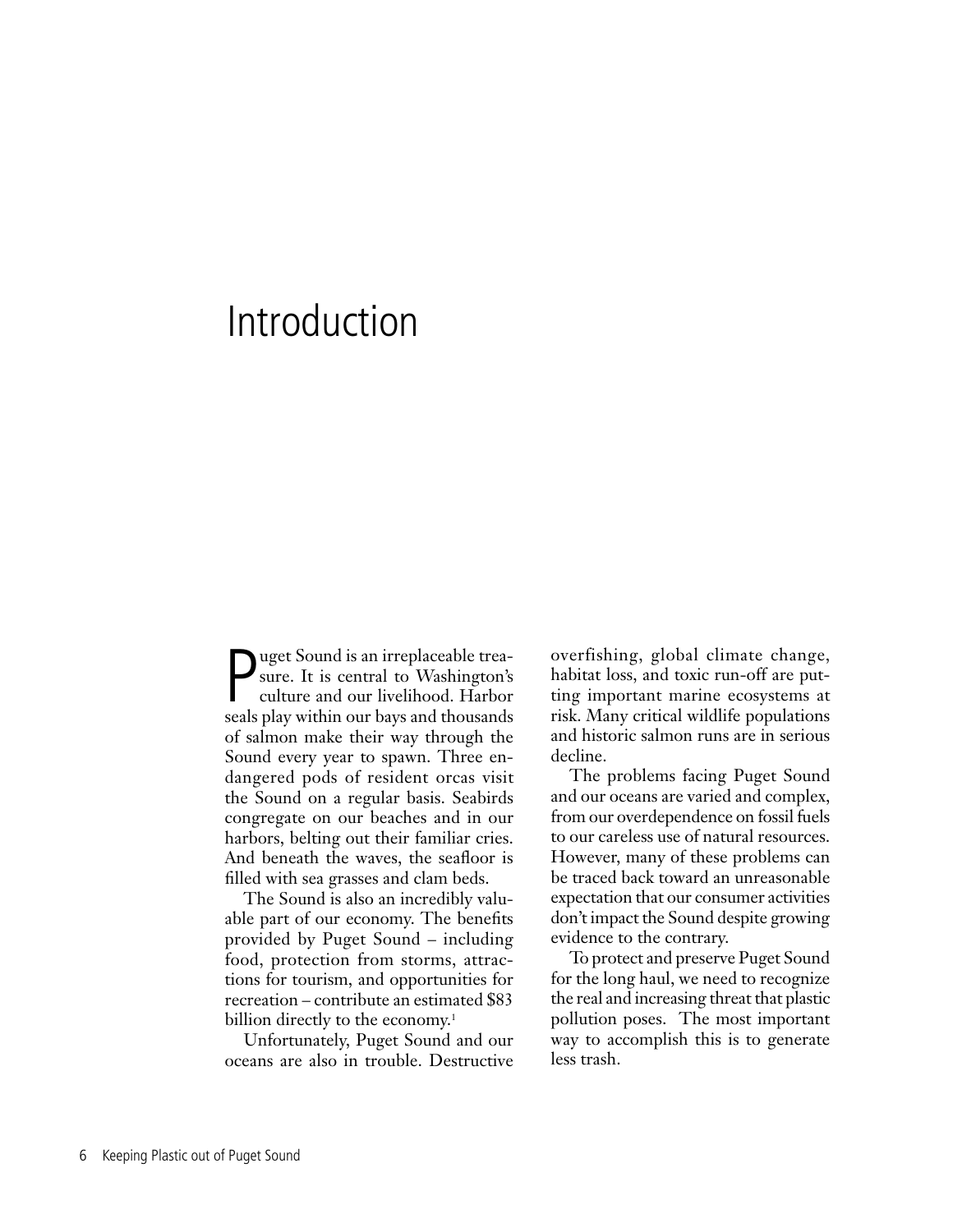

*These bags help us move groceries for a few minutes, but they pollute our environment for hundreds of years and threaten our wildlife.*

Plastic bags – the single use kind you receive at many grocery stores – are a good place to start. These bags help us move groceries for a few minutes, but they pollute our environment for hundreds of years and threaten our wildlife. These bags represent a wasteful and unnecessary use of limited fossil fuel resources. Switching to reusable bags can cut down on the amount of plastic trash ending up in Puget Sound and begin to raise public consciousness about the need to make our communities more sustainable.

Banning plastic bags is an idea whose time has come. As this report shows, nations from Tanzania to Italy, and communities from Buenos Aires to Bellingham, have taken action to reduce plastic bag pollution. While the list of policies covered in this report is not necessarily exhaustive, it does show the wide scope of action across the planet to protect our oceans, reduce litter, and use our natural resources more wisely.

By joining these global communities in banning plastic bags, Washington has an opportunity to build on its reputation for environmental leadership and become the first state in the U.S. to ban plastic bags. Each new county, city or town that takes action to reduce plastic bag pollution builds momentum towards a cleaner Puget Sound and ocean for current and future generations.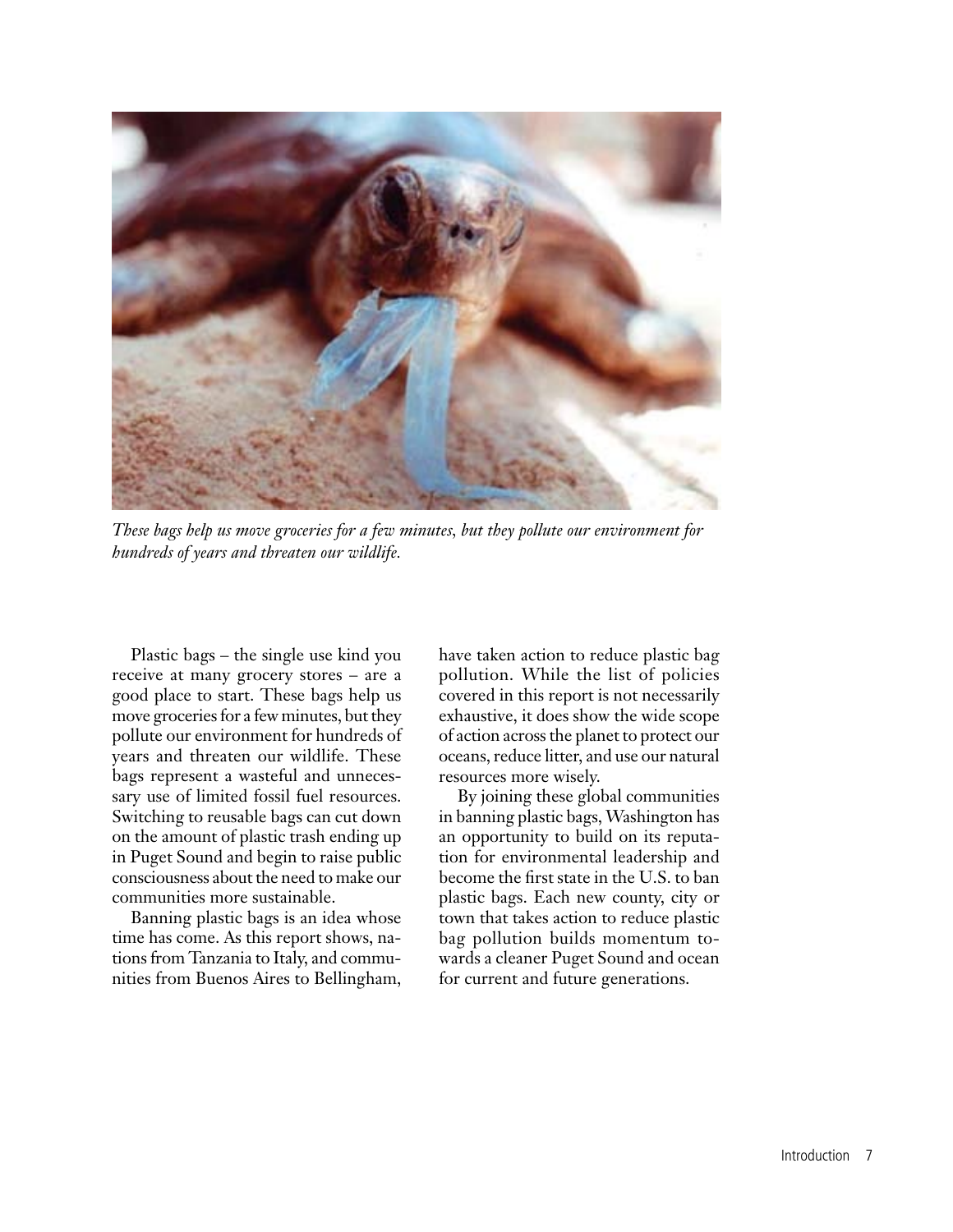### Plastic Bags Pollute Puget Sound

**P** lastic trash contaminates Puget<br>Sound and litters its shoreline.<br>This litter, including plastic bags, Sound and litters its shoreline. This litter, including plastic bags, poses a serious threat to wildlife in the Sound. Many marine species may mistake plastic for food. When they ingest plastic, they can choke, suffer digestive system blockages, or absorb toxic chemicals.

In April 2010, West Seattle residents found a grey whale, dead on the beach. A necropsy revealed that the whale's stomach was full of trash, including 20 plastic bags.2 Further out in the Strait of Juan de Fuca, the Port Townsend Marine Science Center found that about 12.2 percent of the gulls nesting along the shores were consuming plastic. Half of

this plastic was thin film, which includes plastic bags.3

The problem is not limited to Puget Sound. According to the United Nations Environment Programme, every square mile of ocean contains 46,000 pieces of floating plastic, on average.<sup>4</sup> About one thousand miles off the Washington coast, more than 100 million tons of plastic garbage has concentrated in an area known as the Great Pacific Garbage Patch.<sup>5</sup> Churned by ocean currents, this toxic, plastic soup spans an area twice the size of Texas.<sup>6</sup> Within this area, plastic outweighs plankton by up to six times during certain times of the day.<sup>7</sup>

Plastic pollution ends up in ocean animals. In June 2011, researchers at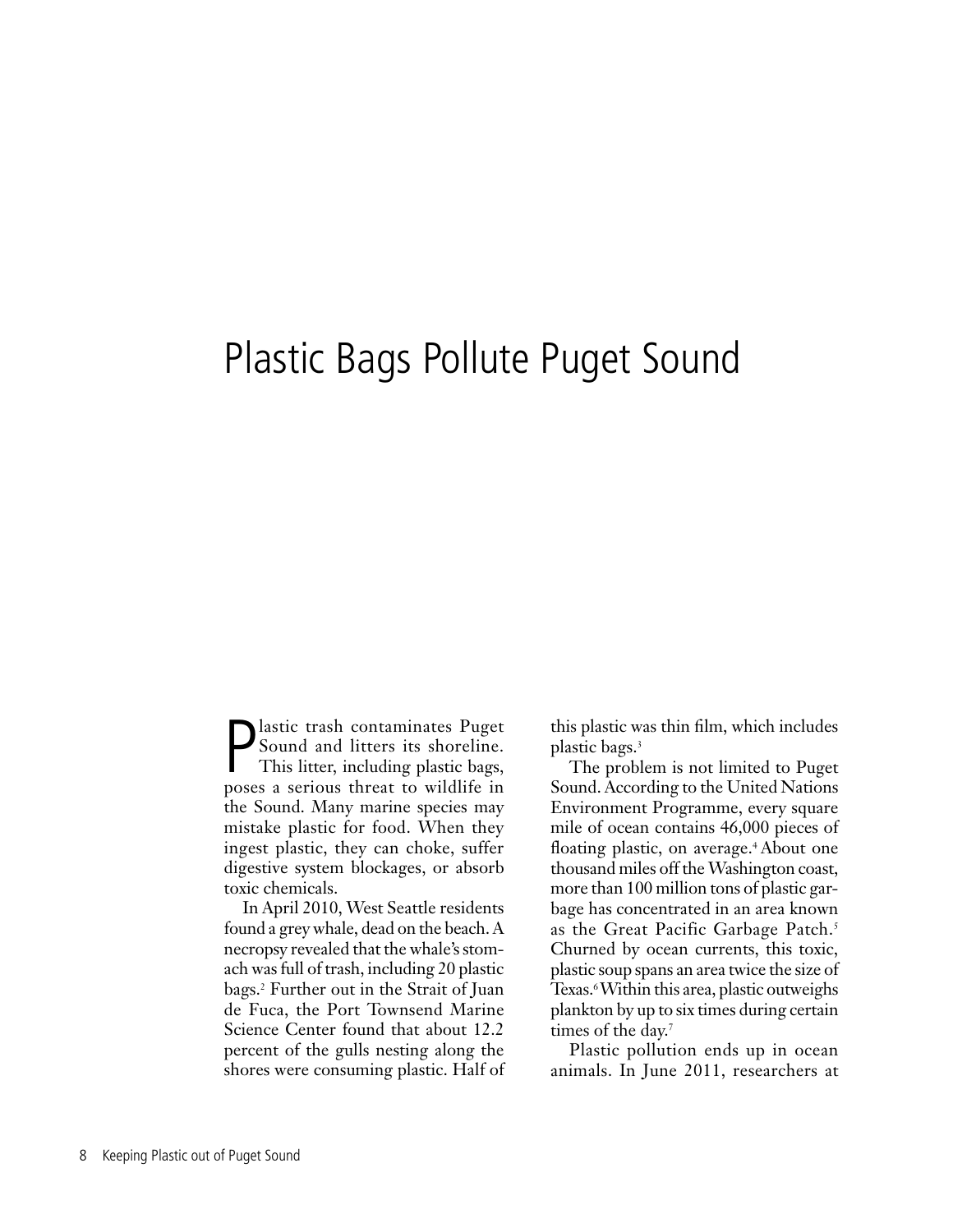UC San Diego's Scripps Institute of Oceanography published a study finding that nearly one in ten small fish collected in the middle of the Pacific Ocean had plastic in their bodies. The researchers estimated that world-wide, fish are eating as much as 24,000 tons of plastic each year.8 Over 260 marine species have been found with plastic in their stomachs or tangled around their bodies– interfering with feeding, movement and reproduction, and causing injury or death.<sup>9</sup>

Sea turtle, which feed on jellyfish, often mistake plastic bags for jellyfish and eat them.10 One study found that nearly 30 percent of turtle mortality in the eastern Moreton Bay region was due to plastic debris consumption. Half of the plastic in turtle stomachs was thin plastic, like the kind used to make plastic bags.<sup>11</sup>

On Midway Island, over one thousand miles from any major city, is one of the largest nesting sites of the Laysan albatross. These birds soar hundreds of miles in search of food to bring back to their chicks, and all too often, they mistakenly bring back plastic. One study revealed that 97.5% of the chicks had plastic in their stomach, and 40% of these chicks died from eating too much plastic trash.12

Plastic does not biodegrade in the ocean. Rather, it breaks up into smaller and smaller pieces, which remain hazardous to the ocean ecosystem. While not as visible as large pieces of plastic trash, small plastic bits, or micro-plastics, are a huge problem in Puget Sound. On Orcas Island, cleanup volunteers collected more than 10,000 pieces of small pieces of plastic during one day of work at Fishing Bay.13 Scientists estimate that 6 tons of plastic litter Washington's shoreline.14

Small pieces of plastic are not limited to our beaches; they are floating in our waters. Researchers at the University of Washington - Tacoma found plastic bits in every sample they have taken from

Puget Sound examined the extent of micro-plastic pollution in the water, and they have found plastic in every sample taken.<sup>15</sup>

Very small pieces of plastic or microplastics pose threats as well. These specks of plastic absorb other chemicals in the water, including the banned toxicants DDT and PCBs, becoming super-concentrated toxic pellets.<sup>16</sup> Small plastics are easily ingested by filter feeders, like clams and mussels, facilitating the accumulation of toxic chemicals up the food chain. Any other animals (including humans) that eat these contaminated shellfish risk ingesting these same toxins.<sup>17</sup>

These chemicals are already found in our wildlife, and it's possible that plastic helped move them there. According to the Washington Department of Fish and Wildlife, PCB levels in Chinook salmon from Puget Sound are 3-5 times higher than any other population on the West Coast. Herrings and Mussels in the Sound were also found to have high levels of PCB.18 Toxic contamination is also one of the major threats to Puget Sound's endangered orca pods. PCB levels in resident orcas are high enough to make them sick, impacting their reproductive and immune systems. Young orcas are especially impacted by toxic contamination since these chemicals become extremely concentrated in their mother's milk.19

### **Plastic Bags Contribute to the Pollution in Puget Sound**

Too much of this plastic trash in Puget Sound comes from items that we use for a short time and then discard. Single use plastic bags are a prime – and visible – example. Plastic bags are convenient, but they are also durable and buoyant. For a few minutes of carrying groceries, the bags have the potential to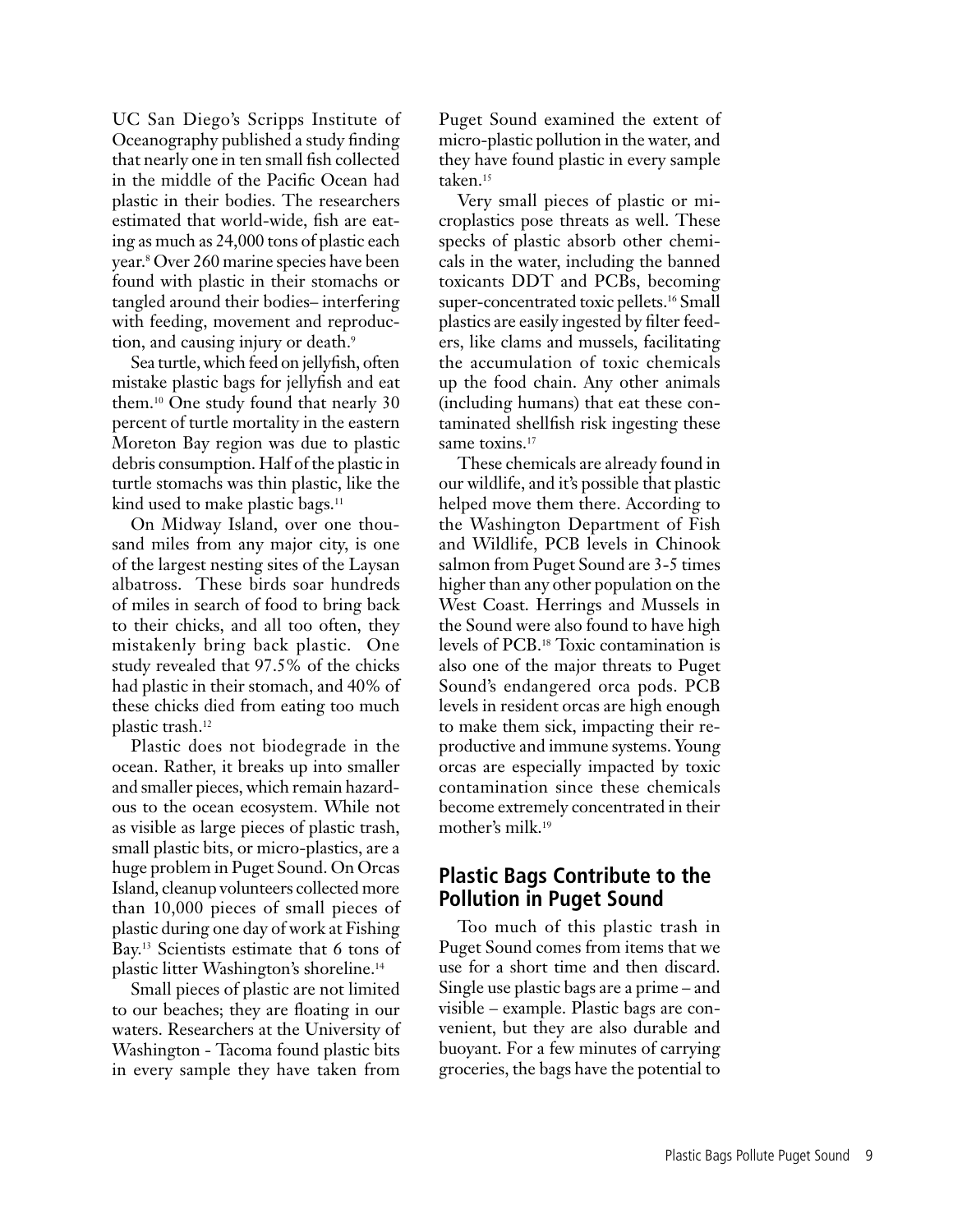*photo: Environment Washington*



*Seattle city councilor Mike O'Brien stands with a bag monster in support of Seattle's 2009 bag fee.*

contaminate Puget Sound and the ocean environment for hundreds of years.

Every year, Washingtonians use over 2 billion plastic grocery bags.20 The city of Seattle alone uses about 292 million a year.21 Nationwide, less than 6 percent of these plastic bags end up recycled.<sup>22</sup> Instead, the bags end up sitting in landfills, littering streets, clogging streams, fouling beaches, or floating out to sea. According to beach cleanup volunteers working with the Ocean Conservancy, plastic bags were the sixth-most common item found on beaches worldwide over 25 years of clean up events, accounting for 5 percent of all trash items.<sup>23</sup>

### **Plastic Pollution Costs Our Economy, Too**

Plastic pollution costs developing and industrialized nations up to \$1.3 billion annually, primarily by threatening fishing, shipping and tourism industries.<sup>24</sup> In the United States, governments spend at least \$11.5 billion annually on litter collection, disposal and enforcement. Businesses bear almost 80 percent of this burden.25

Plastic bags alone exact huge economic costs. Retailers spend hundreds of millions of dollars annually to provide singleuse bags to customers. Supermarkets spend up to \$1,500 to \$6,000 a month to provide single-use bags to their customers at check-out.<sup>26</sup> Stores typically pay 2 to 5 cents per plastic bag; these costs are embedded in food prices and are then passed onto consumers.27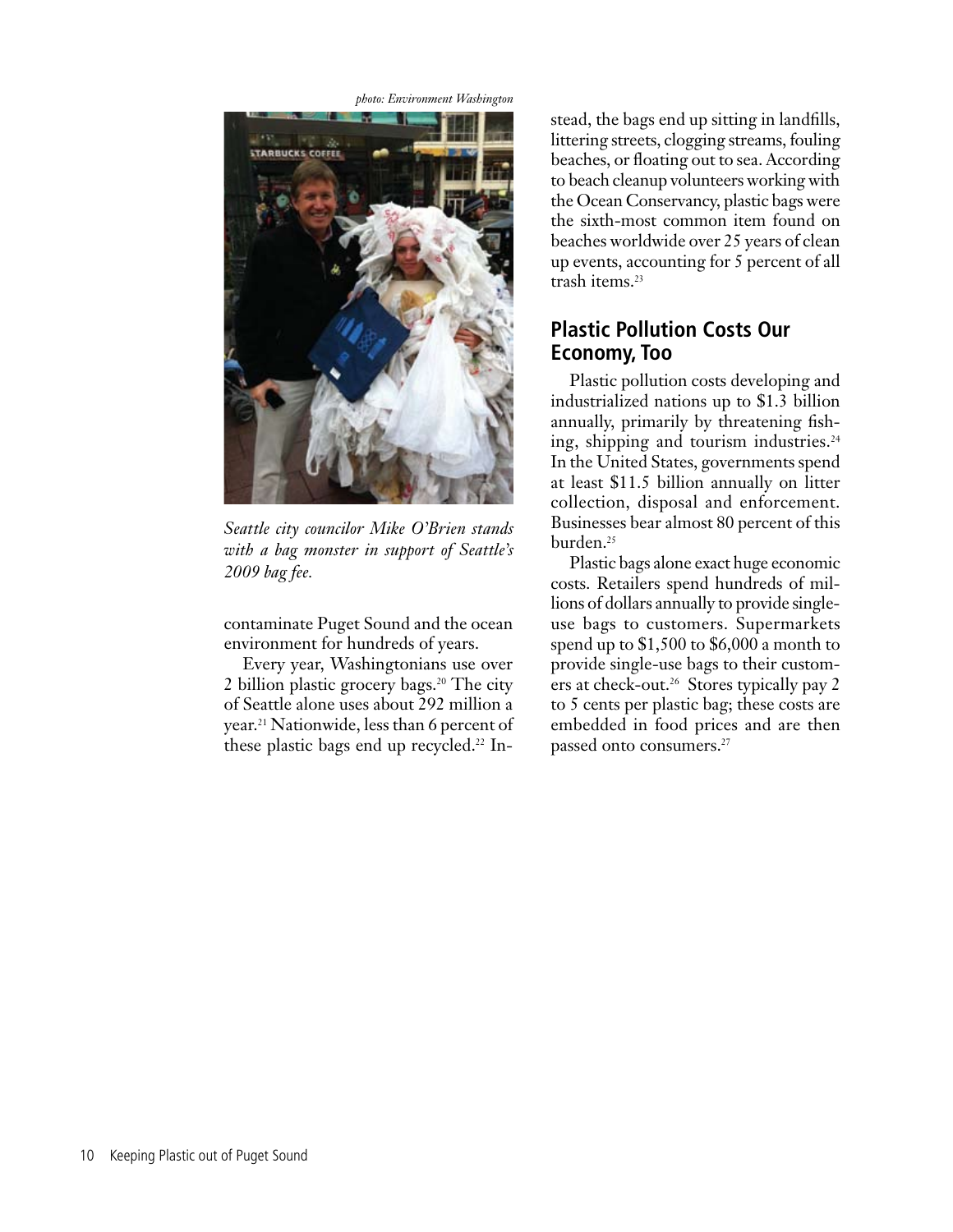### Communities Across the World Have Taken Action to Reduce Plastic Bag Pollution

We over than 80 national and local<br>governments across the world<br>have taken official action to governments across the world have taken official action to protect the ocean by reducing the use of plastic bags. In their place, retailers are selling reusable bags, or bags made from compostable material.

Nations from Kenya to Mongolia, and local governments from Maharashtra, India to Rio de Janiero, Brazil, have taken action to ban single use plastic bags. Dozens more, from Hong Kong to Ireland, have established fee programs to reduce plastic bag use or support more sustainable alternatives. Other nations and communities have established taxes on businesses that distribute plastic bags.

### Bans on Plastic Bags

At least 20 nations and 46 local governments have implemented bans on distributing specific kinds of single use plastic bags.

Governments have had a variety of reasons to implement bag bans. Some communities enacted bag bans specifically to reduce ocean pollution – a rationale particularly common in communities whose economies depend upon beach activities, whale watching and other forms of ocean tourism. Others chose to enact the policy to reduce litter. For example, the state of Maharashtra in India, where Bombay is located, banned plastic bags to prevent them from clogging storm drains and contributing to floods.28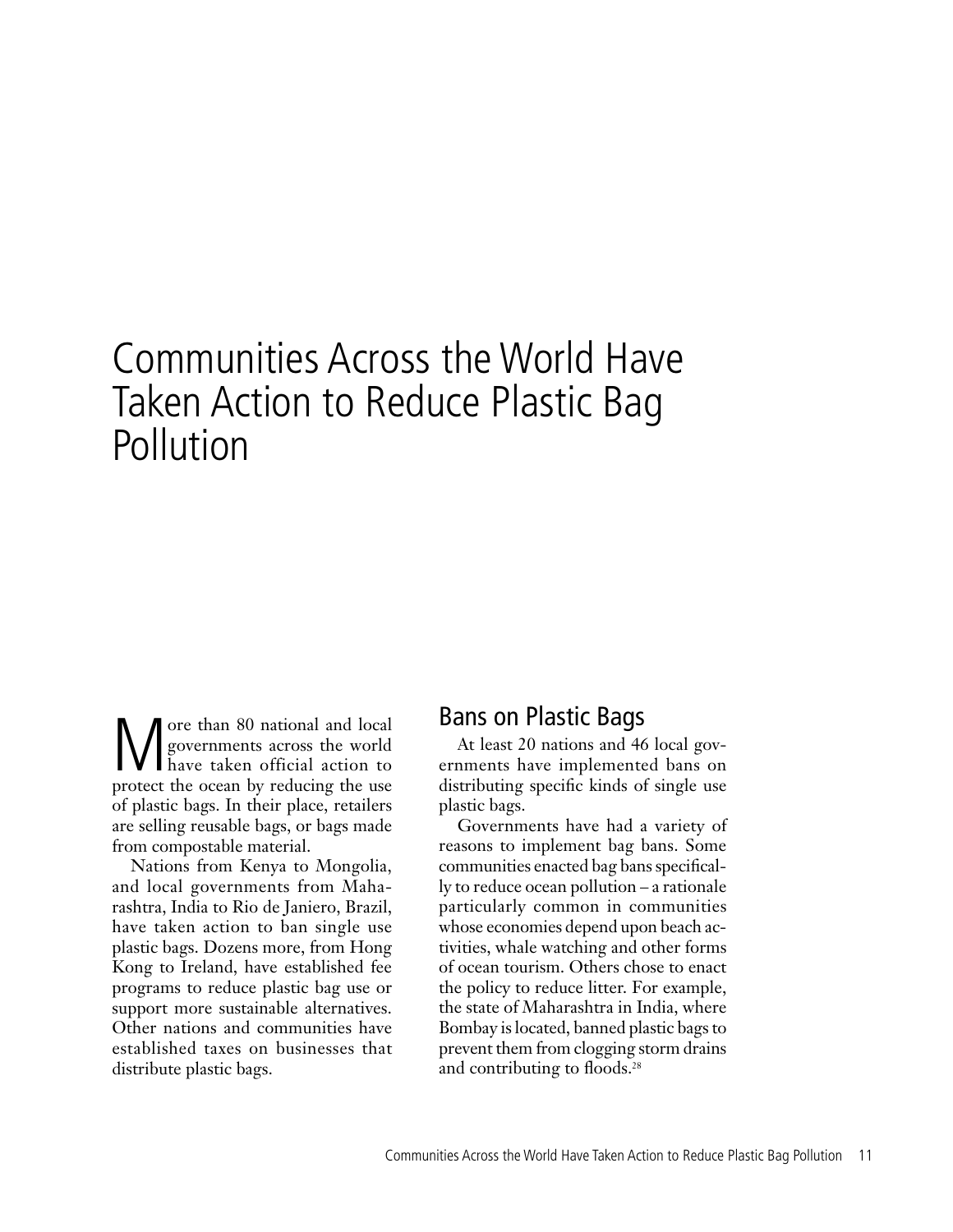Policies that ban the distribution of plastic bags are the most effective at reducing plastic bag pollution. For example, the year after banning plastic bags at pharmacies and supermarkets in 2007, San Francisco businesses distributed 127 million fewer plastic bags, and cut overall bag waste reaching the city landfill by up to 10 percent.<sup>29</sup> And four months after Huntingdon, Canada, banned plastic bags, the owner of a grocery store reported that 82 percent of his customers brought their own bags, while the remainder chose paper.30

#### **Nations:**

| Bangladesh                  | 2002               |
|-----------------------------|--------------------|
| Bhutan                      | 2005               |
| Botswana                    | $2007^{32}$        |
| China                       | 2008               |
| Eritrea                     | 2005               |
| Ethiopia                    | 2008               |
| France                      | 2010               |
| Kenya                       | 2008               |
| <b>Italy</b>                | 2007               |
| India                       | 2002               |
| Macedonia                   | $2011^{33}$        |
| Mongolia                    | 2009 <sup>34</sup> |
| Papua New Guinea            | 200935             |
| Rwanda                      | 2005               |
| Somaliland                  | 2005               |
| South Africa                | 2003               |
| Taiwan                      | 2003               |
| Tanzania                    | 2006               |
| Uganda                      | 2007               |
| <b>United Arab Emirates</b> | 2011               |

At least 20 nations have passed bans to reduce bag pollution, including:<sup>31</sup>

### **Local Governments Abroad:**

Additionally, more than 20 local governments outside of the United States have passed plastic bag bans, including:36

| Dahka, Bangladesh                    | 2002               |
|--------------------------------------|--------------------|
| South Australia                      | 2008               |
| Northern Territory, Australia        | 2011               |
| Loddon Shire, Victoria, Australia    | 2005               |
| Corsica, France                      | 1999               |
| Paris, France                        | 2007               |
| Rio de Janiero, Brazil               | 2009               |
| Buenos Aires, Argentina              | 2008               |
| Leaf Rapids, Manitoba, Canada        | 2007               |
| Eriksdale, Manitoba, Canada          | 2008 <sup>28</sup> |
| Coldwell, Manitoba, Canada           | 200829             |
| Huntingdon, Quebec, Canada           | 2008               |
| Hurghada, Red Sea Province,<br>Egypt | 200930             |
| Delhi, India                         | 2009               |
| Maharashtra, India                   | 200531             |
| Himachal Pradesh, India              | 200932             |
| Chandigarh, India                    | 200833             |
| Karachi, Sindh, Pakistan             | 200634             |
| Zanzibar, Tanzania                   | 2006               |
| Llandysilio, Wales                   | 2007               |
|                                      |                    |

*photo: Istockphoto.com, user McIninch*



*Policies that ban the distribution of plastic bags or establish fees or taxes on such bags are effective at reducing plastic bag pollution, and encouraging the use of reusable bags.*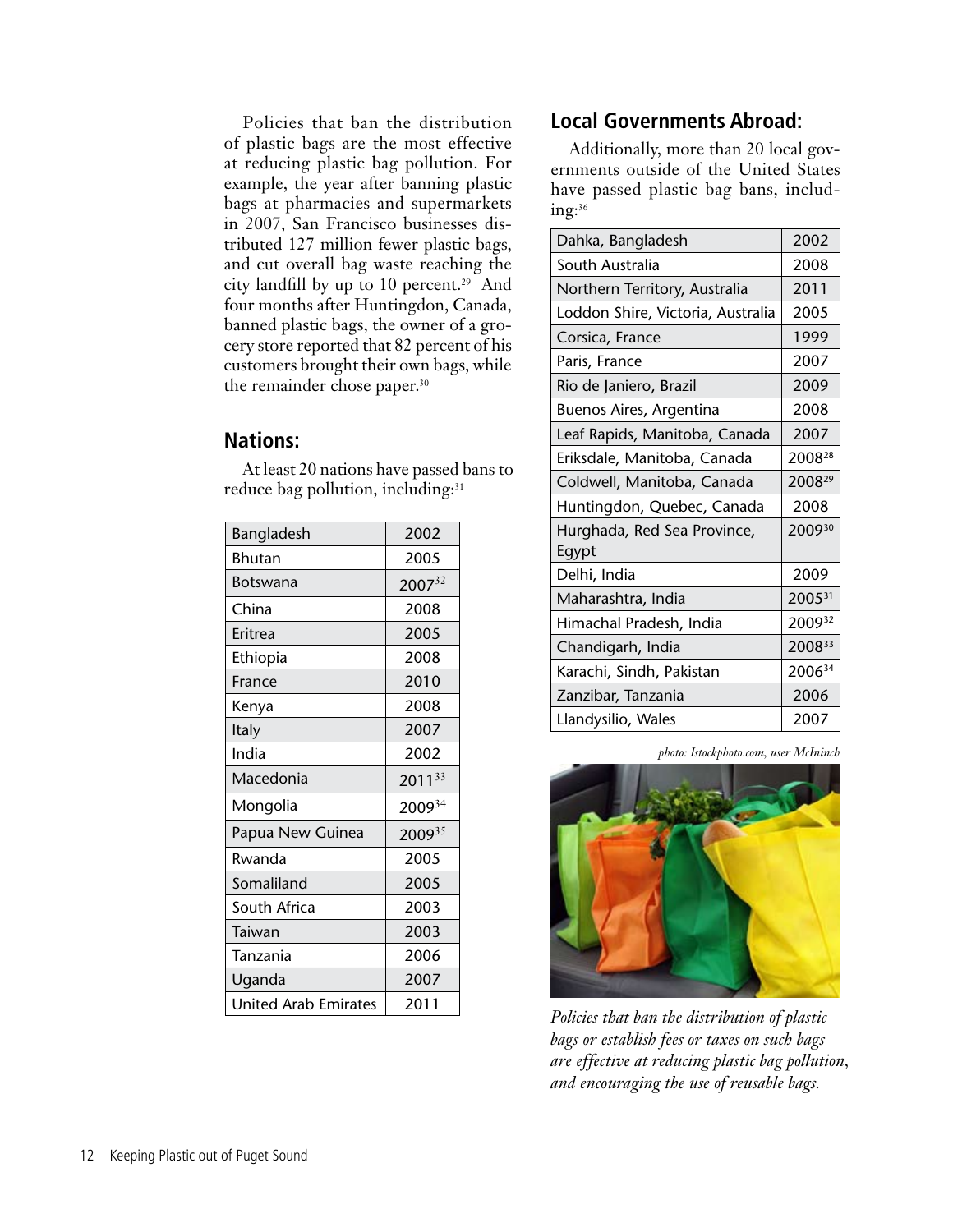### **Local Governments in the United States:**

Well over 50 American communities have acted against plastic bags, including:<sup>44</sup>

| American Samoa                                                      | (2011)        |
|---------------------------------------------------------------------|---------------|
| Maui County, Hawaii                                                 | (2008)        |
| Kauai County, Hawaii                                                | (2009)        |
| At least 30 coastal commu-<br>nities in Alaska, including<br>Bethel | $(2009)^{45}$ |
| Telluride, Colorado                                                 | $(2011)^{46}$ |
| Westport, Connecticut                                               | $(2008)^{47}$ |
| <b>Unincorporated Marshall</b><br>County, Iowa                      | $(2008)^{48}$ |
| Outer Banks, North Carolina                                         | $(2009)^{49}$ |
| Southampton Village, New<br>York                                    | $(2011)^{50}$ |
| Suffolk County, New York                                            | $(1998)^{51}$ |
| Brownsville, Texas                                                  | (2011)        |
| South Padre Island, Texas                                           | $(2011)^{52}$ |
| <b>Unincorporated Marin</b><br>County, California                   | (2011)        |
| Fairfax, California                                                 | (2008)        |
| Unincorporated L.A. County,<br>California                           | (2010)        |
| Calabasas, California                                               | (2011)        |
| Malibu, California                                                  | (2008)        |
| Long Beach, California                                              | (2011)        |
| Santa Monica, California                                            | (2011)        |
| San Francisco, California                                           | (2007)        |
| Unincorporated Santa Clara<br>County, California                    | (2011)        |
| Palo Alto, California                                               | (2011)        |
| San Jose, California                                                | (2010)        |
| San Luis Obispo, California                                         | $(2011)^{53}$ |
| Laguna Beach, California                                            | $(2011)^{54}$ |
| West Hollywood, California                                          | $(2011)^{55}$ |
| Unincorporated Santa Cruz<br>County, California                     | $(2011)^{56}$ |
| Aspen, Colorado                                                     | $(2011)^{57}$ |

### **Local Governments in Washington**

Two cities in Washington have acted against plastic bag pollution: Edmonds and Bellingham.

Edmonds became the first city in the state of Washington to ban disposable plastic bags. After growing concern about the impact these bags have on the environment, the city council approved a ban in 2009.58

The next city to approve a ban came in July 2011, when the Bellingham City Council unanimously approved banning disposable plastic bags and a 5 cents fee on paper bags. The community rallied together behind the ordinance with thousands of signatures, neighborhood endorsements, and the support of major grocery stores in the city.59 These two cities have set the standard for the rest of Washington to follow.

### Fee Programs and Taxes

Approximately 25 nations and local communities have established fee programs to reduce plastic bag use or encourage reusable alternatives.

Fee programs and taxes can have multiple purposes. First, by establishing a price on disposable bags, governments can send a price signal to citizens to motivate different behaviors. For example, in 2002 the Republic of Ireland established a15 Euro cent tax on plastic bags (roughly equivalent to about 28 U.S. cents per bag today), applied to consumers at the point of sale. In the first year of this policy, consumers used 90 percent fewer plastic bags. The tax grew relatively less effective over time, so the nation increased the tax in 2007. Overall, plastic bags have gone from 5 percent to less than 0.25 percent of the waste stream.<sup>60</sup>

Washington, D.C. provides another example. After the district implemented a much smaller 5 cent tax on plastic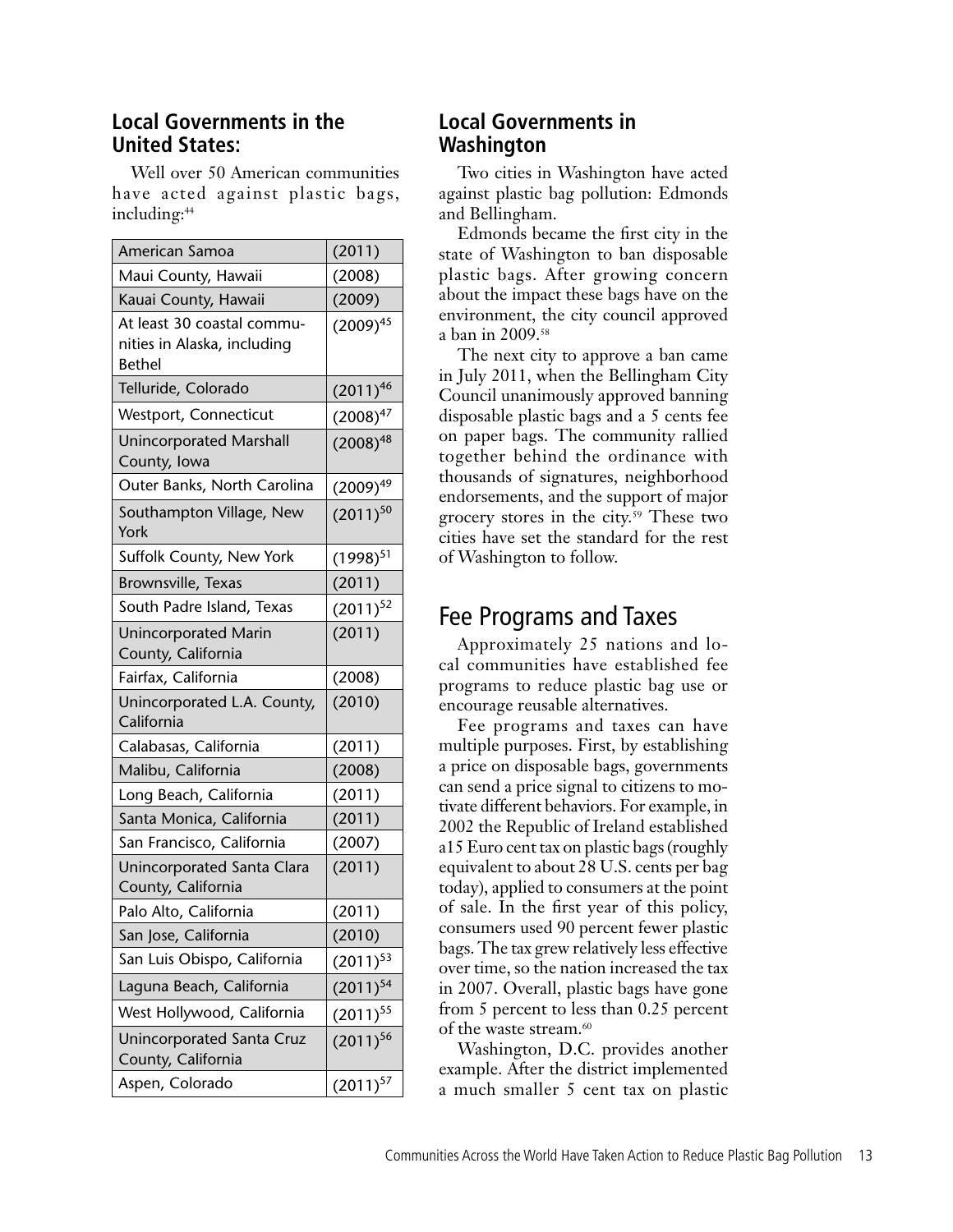bags, the number of bags distributed by food retailers fell from 22.5 million per month to 3.3 million per month. $61$  That is a decrease of more than 85 percent. This action translated into an observed decrease in plastic pollution in rivers and streams. According to the Alice Ferguson Foundation, since implementation of the bag fee, river cleanup efforts have turned up 66 percent fewer plastic bags. $62$ 

Fee policies can also reimburse shop owners for any added expense of policy compliance. For example, stores in unincorporated Los Angeles County must charge customers 10 cents for every paper bag provided. The store retains the revenue and can use it to cover the cost of providing paper bags or the cost of educating customers about reusable bags.

Fee programs and taxes can also provide funding for government programs. For example, Ireland uses the money from its bag tax for recycling programs, enforcement of solid waste laws, and other environmental priorities.<sup>63</sup>

Some countries have both a ban on certain types of plastic bags, and fees on others. For example, China has banned disposable bags that fail to meet the durability standards necessary to be considered reusable. China then requires retailers to charge customers a fee to obtain one of the more durable plastic bags, encouraging reuse.<sup>64</sup>

Governments that have created fee programs or taxes applied to single use bags include:<sup>65</sup>

#### **Nations:**

| (2007)        |
|---------------|
| $(2007)^{66}$ |
| (2011)        |
| $(2008)^{67}$ |
| $(1994)^{68}$ |
| $(2009)^{69}$ |
|               |

| Germany         | (earlier than $2005$ ) <sup>70</sup> |
|-----------------|--------------------------------------|
| Ireland         | (2002)                               |
| <b>Israel</b>   | (2008)                               |
| The Netherlands | $(2008)^{71}$                        |
| South Africa    | $(2003)^{72}$                        |
| Wales           | (2011)                               |

### **Local Governments Abroad:**

| Northwest Territories, Canada | (2010)        |
|-------------------------------|---------------|
| Toronto, Ontario, Canada      | (2009)        |
| Amqui, Quebec, Canada         | $(2008)^{73}$ |
| Mexico City, Mexico           | (2009)        |
| Andalucia, Spain              | $(2011)^{74}$ |

### **Local Governments in the United States:**

| Washington, D.C.                     | (2009) |
|--------------------------------------|--------|
| Montgomery County, Maryland   (2011) |        |

### **Local Governments in Washington:**

In 2009, the Seattle City Council passed a law placing a 20-cent fee on plastic bags, hoping to encourage consumers to use their reusable bags instead. While this policy might have reduced plastic bag consumption, it was over-turned by a ballot initiative funded almost entirely by the American Chemistry Council (ACC), an industry group with members like Exxon Mobil and Dow Chemical. Pouring over \$1.4 million into defeating the bag fee, the ACC outspent environmental groups 18 to 1, largely using false claims to defeat the measure.<sup>75</sup>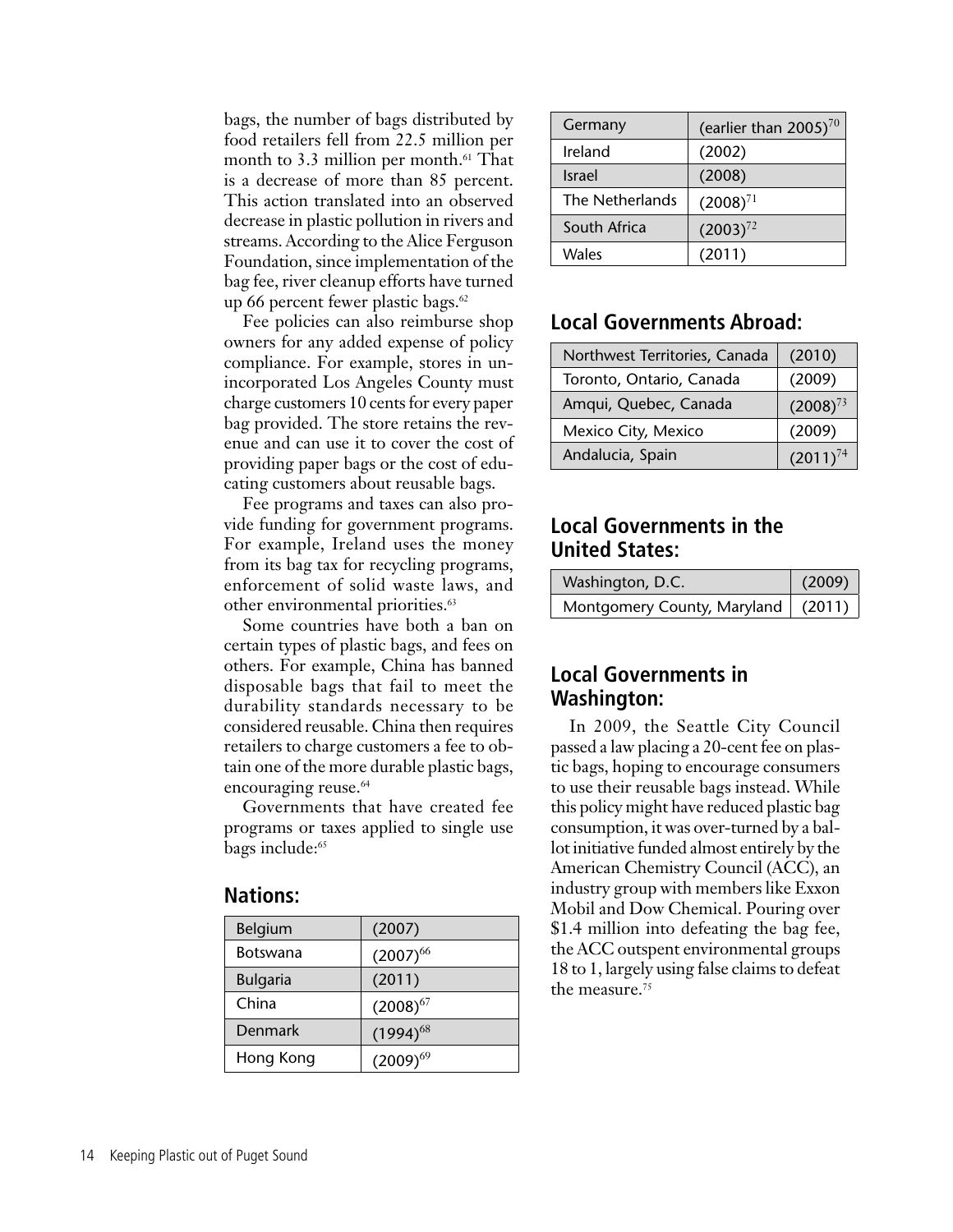### Policy Recommendations

Nothing we use for a few minutes<br>should end up polluting Puget<br>Sound for hundreds of years. should end up polluting Puget Sound for hundreds of years. Items meant only for a single use provide dubious convenience, and a great deal of hidden cost. When we throw away something like a plastic bag, "away" may actually mean our beaches, Puget Sound, or the belly of a whale.

To protect Puget Sound and conserve precious natural resources, our culture needs to shift away from its "throw-away" mentality.

Washingtonians will have to reduce the amount of trash and pollution making its way to the water. An obvious first place to start is to reduce the amount of unnecessary plastics, like plastic bags.

Education and recycling efforts simply

cannot keep pace with the generation of plastic bag pollution. Accordingly, Washington should adopt a state-wide policy to ban the use of single use plastic bags. Until that happens, cities and counties in Washington should enact policies to ban or limit the use of single use plastic bags. Not only can these individual policies have a meaningful impact, they can build momentum for the state to take similar action. With Puget Sound in our own backyard, Washington should be a leader on this issue and serve as an example for the rest of the West Coast and the country.

Ultimately, Washington's actions can lead to a cleaner Puget Sound and ocean for current and future generations.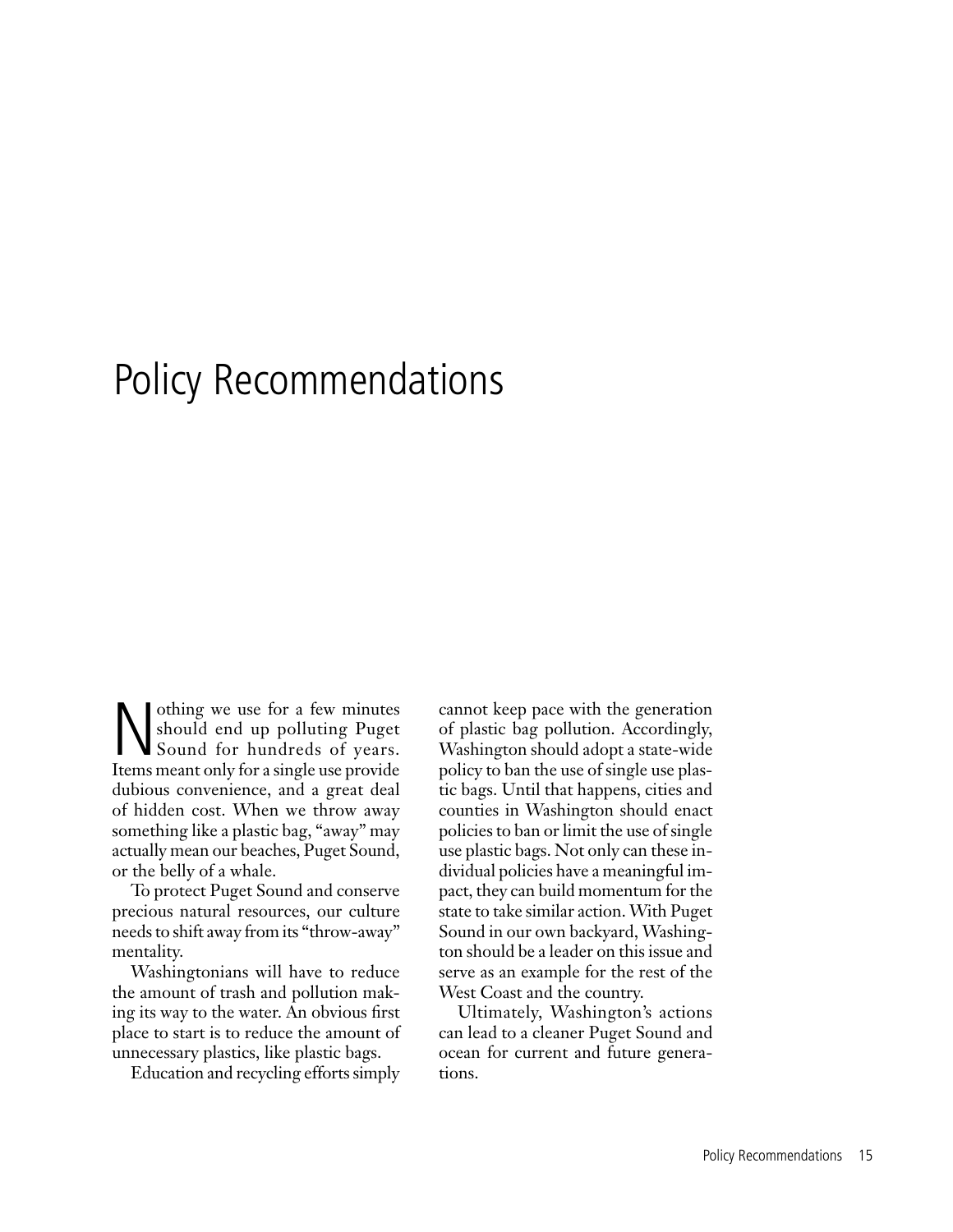### Notes

1. David Batker, Paula Swedeen, Robert Costanza, Isabel de la Torre, Roelof Boumans, and Kenneth Bagstad, Earth Economics, *A New View of the Puget Sound Economy: The Economic Value of Nature's Services in the Puget Sound Basin*, 2008.

2. Lynda V. Mapes "Beached Whales' Stomach Found to Be Full of Fresh Trash," *The Seattle Times,* 20 April 2010, available at seattletimes.nwsource. com/html/localnews/2011657607\_graywhale21m. html.

3. Jen Kingfisher, Port Townsend Marine Science Center, *Micro-Plastic Debris Accumulation on Puget Sound Beaches*, 2010.

4. United Nations Environment Programme, *Ecosystems and Biodiversity in Deep Waters and High Seas*, UNEP Regional Seas Reports and Studies No. 178, June 2006.

5. Kathy Marks and Daniel Howden, "The World's Rubbish Dump: A Tip that Stretches from Hawaii to Japan," *The Independent UK*, 5 February 2008.

6. Lindsey Hoshaw, "Afloat in the Ocean, Expanding Islands of Trash," *New York Times*, 9 November 2009. The U.S. National Oceanic and Atmospheric Administration notes that there is uncertainty about the definition and size of the Garbage Patch, but the bottom line is that "man-made debris does not belong in our oceans and waterways." National Atmospheric and Oceanic Administration, *De-Mystifying the "Great Pacific Garbage Patch,"* 13 June 2011, available at marinedebris.noaa.gov/info/patch.html#5.

7. Algalita Marine Research Foundation, *Research - North Pacific Gyre Plankton Sample Analysis '07- '08*, undated, downloaded from www.algalita.org/ research/np\_gyre\_sample07-08.html on 7 June 2011.

8. Tony Barboza, "Researchers Find Plastic in More Than 9% of Fish in Northern Pacific Ocean," *Los Angeles Times*, 1 July 2011.

9. JGB Derraik, "The Pollution of the Marine Environment by Plastic Debris: A Review," *Marine Pollution Bulletin* 44: 842-852, 2002; D.W. Laist, "Impacts of Marine Debris: Entanglement of Marine Life in Marine Debris Including a Comprehensive List of Species with Entanglement and Ingestion Records," In: J.M. Coe & D.B. Rogers (Eds.), *Marine Debris: Sources, Impacts, and Solutions,* (Springer-Verlag, New York) 1997, pp. 99-140.

10. Colette Wabnitz & Wallace Nichols, "Editorial: Plastic Pollution: An Ocean Emergency," *Marine Turtle Newsletter* 129, March 2010.

11. Lexi Metherell, "Third of Turtles Killed by Marine Rubbish," *ABC News Australia*, 7 June 2011, available at www.abc.net.au/news/ stories/2011/06/07/3237485.htm.

12. Monterey Bay Aquarium, *Laysan Albatross & Plastics*, accessed 7 October, 2011, available at http:// www.montereybayaquarium.org/cr/oceanissues/ plastics\_albatross/

13. Margie Doyle, "Micro-Plastic Pollution in San Juans' Water," *Orcas Issues*, 12 May 2010, available at orcasissues.com/micro-plastic-pollution-in-sanjuans-waters.

14. Jen Kingfisher, Port Townsend Marine Science Center, *Micro-Plastic Debris Accumulation on Puget Sound Beaches*, 2010.

15. Gary Chittam, "A Little Plastic in Every Scoop of Puget Sound," *KING 5 News*, 9 November 2010, available at www.king5.com/news/environment/ A-Little-Plastic-In-Every-Scoop-of-Puget-Sound-106994203.html.

16. Jessica Marshal, "Microplastics Eyed as Marine Pollutants: Experts Start to Ask if Tiny Particles Might Be Clogging Ocean Food Chain," *Discovery News*, 2 October 2008, available at www.msnbc. msn.com/id/26994478/ns/us\_news-environment/#. To8hIHE7htQ.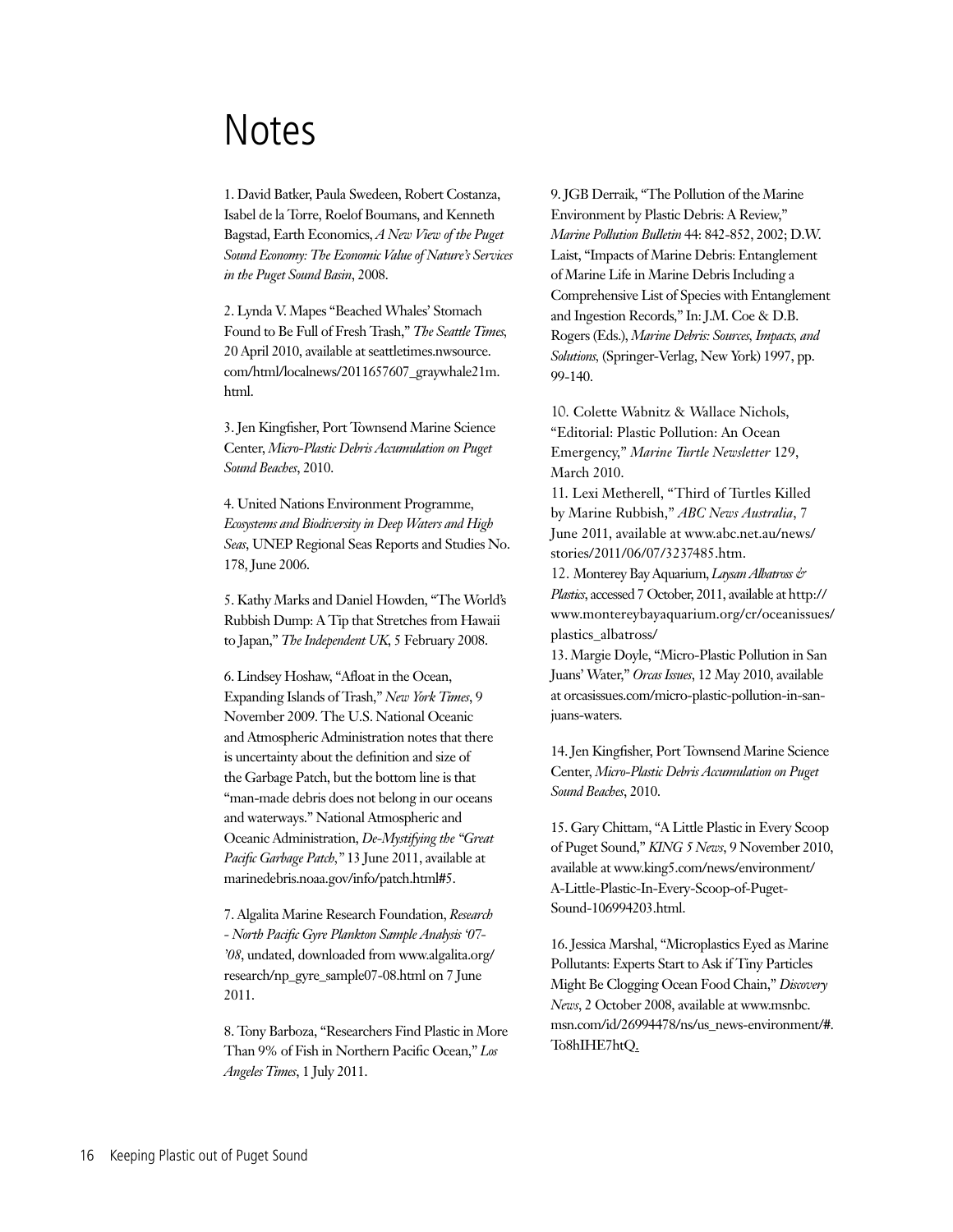17. Ashley Ahearn, "Microplastics Making their Way Through the Food Chain, Right Up to You," *OPB News*, 23 May 2011, available at news.opb.org/ article/microplastics-making-their-way-throughfood-chain-right-you/.

18. Sandra M. O'Neil and James E. West, Washington Department of Fish and Wildlife, "Marine Distribution, Life History Traits, and the Accumulation of Polychlorinated Biphenyls in Chinook Salmon from Puget Sound, Washington," *Transactions of the American Fisheries Society*, 138:616-632, 7 May 2009, available at: http://wdfw.wa.gov/publications/ pub.php?id=01030

19. Lisa Stiffler, "Orcas So Full of Pollutants, It's Enough to Sicken Them: One Chemical Lingers Despite 30-Year-Old Ban," *Seattle Post-Intelligencer*, 10 October 2007, available at www.seattlepi.com/ local/article/Orcas-so-full-of-pollutants-it-s-enoughto-1252155.php.

20. Estimate based on 360 bags used per person per year, per: Elizabeth Royte, *Garbage Land: On the Secret Trail of Trash,* (Little, Brown and Company, New York, NY) 13 July 2005, multiplied by the population of the state of Washington, per U.S. Census Bureau, *2010 Census*, May 2011.

21. Seattle Public Utilities, *City of Seattle Disposable Shopping Bags Green Fee and Expanded Polystyrene (EPS) Foam Food Container Ban*, 18 June 2008.

22. HDPE plastic film was recycled at a rate of 6.1% in 2009. This number is most likely artificially inflated for plastic bags since the study did not separate plastic bags from other HDPE plastic film. United States Environmental Protection Agency, *Municipal Solid Waste in the United States,* 2009, available at http://www. epa.gov/osw/nonhaz/municipal/pubs/ msw2009rpt.pdf

23. Ocean Conservancy, *Tracking Trash: 25 Years of Action for the Ocean*, 2011.

24. A. McIlgorm, HF Campbell, and MJ Rule, *Understanding the Economic Benefits and Costs of Controlling Marine Debris in the APEC Region, A*  *Report to the Asia-Pacific Economic Cooperation Marine Resource Conservation Working Group by the National Marine Science Centre (University of New England & Southern Cross University), Coffs Harbour, NSW, Australia,* December 2008.

25. Mid-Atlantic Solid Waste Consultants for Keep America Beautiful, Inc., *National Visible Litter Survey and Litter Cost Study*, 18 September 2009.

26. Estimates from bag manufacturers and the Food Marketing Institute: J. Downing, "Free Grocery Bags Targeted for Extinction in California," *Sacramento Bee*, 25 August 2008.

27. Los Angeles County Department of Public Works, Environmental Programs Division, *An Overview of Carryout Bags in Los Angeles County: Staff Report to the Board of Supervisors*, August 2007.

28. Ramola Talwar Badam, "Maharashtra Bans Plastic Bags," *Rediff.com*, 24 August 2005.

29. Joe Eskenazi, "Baggage: The City's Politicos Made the Enviros Happy by Banning Plastic Bags, but Left Us with More Pollution and Cost," *SF Weekly*, 7 January 2009.

30. The Canadian Press, "Anti-Plastic Bag Movement Growing as Residents Adapt to New Laws," *CBC News Canada*, 21 April 2008.

31. These policies are not uniform. Some affect bags of certain thicknesses, or from certain types and sizes of retail outlets. The purpose of this report is to note the existence of bag ban policies in a variety of locations across the world, and not to compare the relative strengths and weaknesses of these policies. Unless otherwise noted, the sources for all bag ban policies and adoption dates are: State of Florida, Department of Environmental Protection, *The Retail Bags Report: List of Retail Bag Policies*, updated 28 January 2011, available at www.dep.state.fl.us/ waste/retailbags/pages/mapsandlists.htm; and Jennie R. Romer, Esq., PlasticBagLaws.org, *Legislation*, downloaded from plasticbaglaws.org/legislation/ on 7 June 2011.

32. Johane Dikgang and Martine Visser, Resources for the Future, "Behavioral Response to Plastic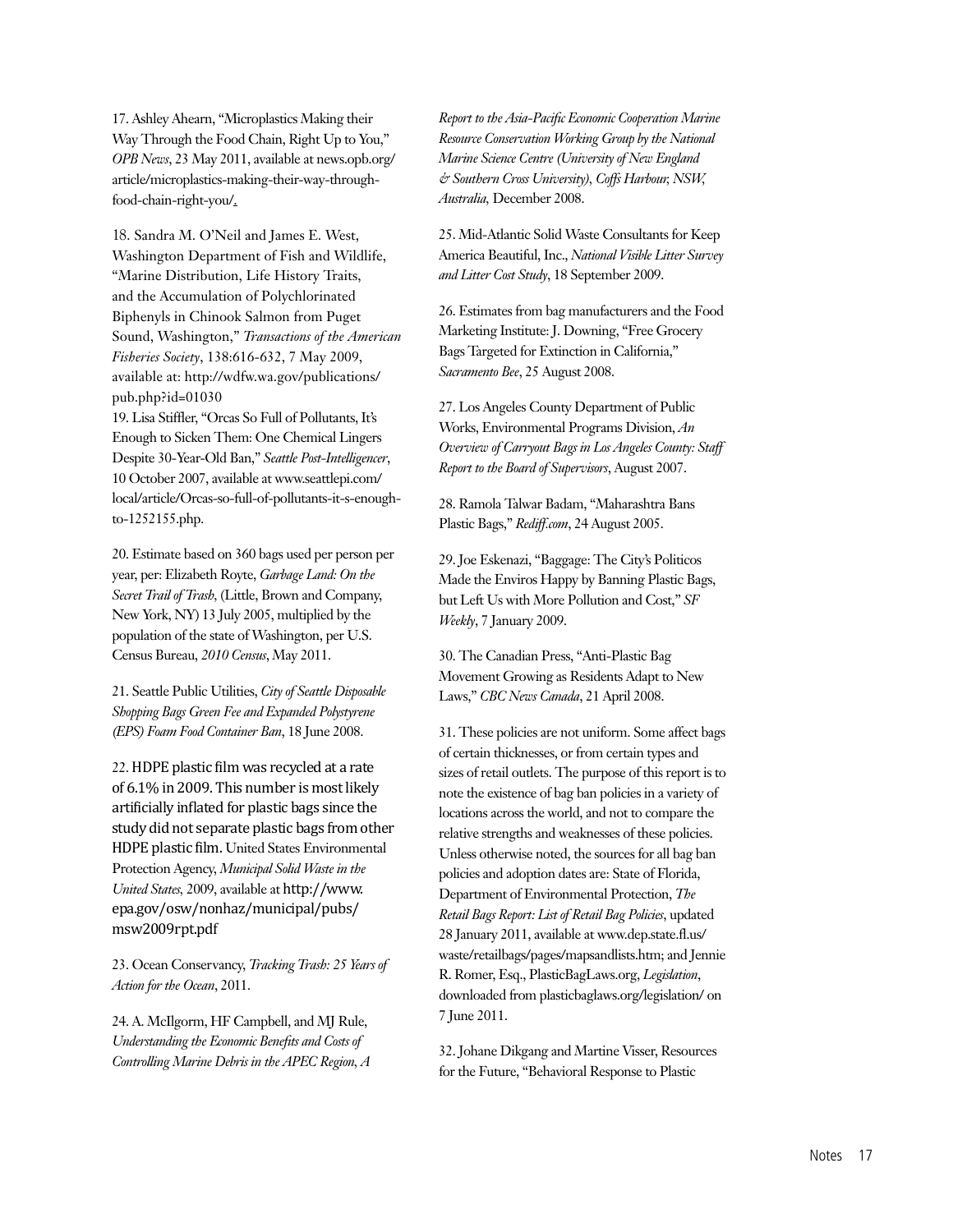Bag Legislation in Botswana," *Environment for Development Discussion Paper Series*, EfDDP 10-13, May 2010.

33. Free bags have been outlawed since 2009. Now all plastic bags will be banned by 2013. See Richard Higgs, "Balkan Republic of Macedonia Bans Plastic Bags," *Plastics and Rubber Weekly*, 4 February 2011.

34. United Nations, *Mongolia National Report on Sustainable Development for the 18th Session of the Commission on SD*, February 2010, available at www.un.org/esa/dsd/dsd\_aofw\_ni/ni\_pdfs/ NationalReports/mongolia/Full\_text.pdf.

35. "PNG Government Bans Plastic Bags," *Pacific Business Online*, 3 October 2009.

36. These policies are not uniform. Some affect bags of certain thicknesses, or from certain types and sizes of retail outlets. The purpose of this report is to note the existence of bag ban policies in a variety of locations across the world, and not to compare the relative strengths and weaknesses of these policies. Unless otherwise noted, the sources for all bag ban policies and adoption dates are: State of Florida, Department of Environmental Protection, *The Retail Bags Report: List of Retail Bag Policies*, updated 28 January 2011, available at www.dep.state.fl.us/ waste/retailbags/pages/mapsandlists.htm; and Jennie R. Romer, Esq., PlasticBagLaws.org, *Legislation*, downloaded from plasticbaglaws.org/legislation/ on 7 June 2011.

37. Rural Municipality of Eriksdale, *By-Law 07- 2008*, 9 December 2008, available at www.eriksdale. com/data/policies/MicrosoftWord-BL\_07\_2008\_ PLASTIC\_SHOPPING\_BAGS1.pdf

38. Rural Municipality of Coldwell, *Notices: Elimination of Single Use Plastic Shopping Bags in the RM of Coldwell and Lud of Lundar*, 1 October 2008, available at www.lundar.ca/notices\_detail.asp?ID=67.

39. Ramola Talwar Badam, "Maharashtra Bans Plastic Bags," *Rediff.com*, 24 August 2005.

40. Government of Himachal Pradesh, *Himachal Poised to Become Polythene Free from 15th August* (press release), 27 July 2009.

41. "Chandigarh (India) Bag Ban," *Plastic Free Times*, undated, downloaded from plasticfreetimes. com/~plasticf/chandigarh-india-bag-ban on 8 June 2011.

42. Sindh Governor House, Islamic Republic of Pakistan, *Manufacture, Sale and Use of Plastic Polyethylene Bags Banned*, 3 February 2006, available at www.governorsindh.gov.pk/pressrelease/news. asp?id=1325.

43. United News of India, "Only 40 Micros Plastic Bags in Meghalaya from October 2," *Waste Management World*, 30 August 2011, available at www.waste-management-world.com/index/fromthe-wires/wire-news-display/1489999151.html.

44. These policies are not uniform. Some affect bags of certain thicknesses, or from certain types and sizes of retail outlets. The purpose of this report is to note the existence of bag ban policies in a variety of locations across the world, and not to compare the relative strengths and weaknesses of these policies. Unless otherwise noted, the sources for all bag ban policies and adoption dates are: State of Florida, Department of Environmental Protection, *The Retail Bags Report: List of Retail Bag Policies*, updated 28 January 2011, available at www.dep.state.fl.us/ waste/retailbags/pages/mapsandlists.htm; and Jennie R. Romer, Esq., PlasticBagLaws.org, *Legislation*, downloaded from plasticbaglaws.org/legislation/ on 7 June 2011.

45. According to the Florida DEP, at least 30 coastal communities in Alaska have banned bags to reduce litter and protect wildlife, including seals and salmon. See note 37. Bethel: City of Bethel, Alaska, *Ordinance #09-12*, Passed 23 June 2009.

46. Karen James, "Telluride Is the First Community in Colorado to Ban Plastic Bags," *The Watch*, 7 October 2010.

47. Wendy Carlson, "Westport First in State to Ban Plastic Bags," *New York Times*, 26 September 2008.

48. Associated Press, "Iowa County Joins San Francisco in Bag Ban," *The Street.com*, 8 April 2009.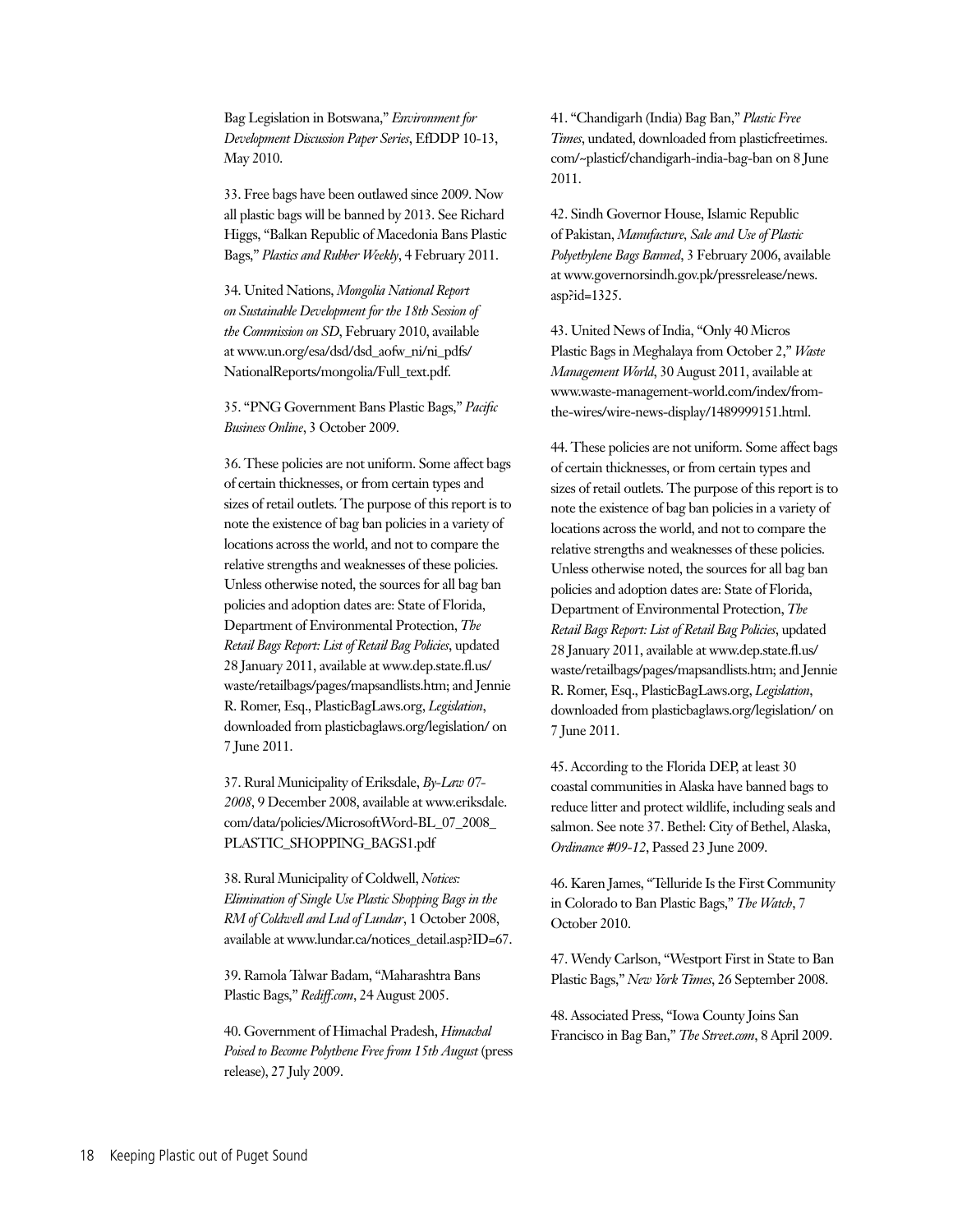49. This policy is the only bag ban in the United States to date that was created by a state legislature. It only applies to the Outer Banks of North Carolina, so we grouped it with local government policies.

50. "Southampton Village Bans Plastic Bags," *CBS New York / Associated Press*, 28 April 2011.

51. Suffolk County, New York, *Suffolk County Code, Chapter 301, Food Labeling and Packaging Article II, Uniform Packaging Practices for Retail Food Establishments*, Adopted 29 March 1998, available at www.mindfully.org/Plastic/Suffolk-Co-NY-Ban. htm.

52. Lynn Brezosky, "South Padre Bans Single-Use Plastic Bags," *San Antonio Express-News*, 19 January 2011.

53. Robert A. McDonald, "SLO Council Mulls Disposable Bags," *New Times* 26(6), 7 September 2011, available at www.newtimesslo.com/ news/6588/slo-council-mulls-disposable-bags/

54. Barbara Diamond, "Plastic Bag Ban to Be Developed; City Council Votes for City Staff to Begin Work on Ordinance that Would Ban the Bags Throughout Laguna," *Laguna Beach Coastline Pilot,* 8 September 2011, available at www.coastlinepilot.com/news/tn-cpt-0909 plasticbag-20110908,0,2212134.story.

55. WeHo News Staff, "WeHo Bans Plastic Bags; LA Goes Further," *WeHo News* 7(2), 8 September 2011, available at wehonews.com/z/wehonews/ archive/page.php?articleID=6465.

56. Danny Wool, "Santa Cruz County Bags on Bags," *Santa Cruz News*, 14 September 2011, available at http://news.santacruz. com/2011/09/14/santa\_cruz\_county\_bags\_on\_ bags

57. Carolyn Sackariason, "Plastic bag to be banned at Aspen grocery stores," *Aspen Daily News*, 12 October 2011, available at http://www. aspendailynews.com/section/home/149561 58. Lynn Thompson, "Edmonds is First City in State to Ban Plastic Grocery Bags," *The Seattle* 

*Times*, 28 July 2009, available at seattletimes. nwsource.com/html/politics/2009555416\_ bagban29m.html.

59. John Stark, "City Council Approves Plastic Shopping Bag Ban," *The Bellingham Herald*, 13 July 2011, available at www.bellinghamherald. com/2011/07/11/2098162/city-council-approvesplastic.html.

60. State of Florida, Department of Environmental Protection, *Retail Bags Report for the Legislature*, 1 February 2010; S. McDonnell, F. Convery & S. Ferreira, *The Irish Plastic Bag Levy - A Review of Its Performance Five Years On*, undated, available at www. webmeets.com/files/papers/EAERE/2008/294/ Plastic%20Bags%20-Irish%20Levy%20-%20 EAERE%20PAPER%202008.pdf.

61. Lauren Markoe, NRDC, "How D.C. Beat the Plastic Bag Lobby," *On Earth*, 11 November 2010.

62. As cited by: Surfrider Foundation, *Ban the Bag: Washington D.C., A Success Story,* downloaded from ww2.surfrider.org/dc/plastics.html, 27 June 2011.

63. State of Florida, Department of Environmental Protection, *Retail Bags Report for the Legislature*, 1 February 2010; S. McDonnell, F. Convery & S. Ferreira, *The Irish Plastic Bag Levy - A Review of Its Performance Five Years On*, undated, available at www. webmeets.com/files/papers/EAERE/2008/294/ Plastic%20Bags%20-Irish%20Levy%20-%20 EAERE%20PAPER%202008.pdf.

64. Mary O'Loughlin, Fulbright Research Fellow, *B.Y.O.B. (Bring Your Own Bag): A Comprehensive Assessment of China's Plastic Bag Policy,* 17 February 2011, available at digitalcommons.law.umaryland. edu/cgi/viewcontent.cgi?article=1019&context=stu dent\_pubs.

65. These policies are not uniform. Some fees and taxes apply to plastic bags. Others apply to paper bags as an added price signal complementing a ban on plastic bags. Some apply to consumers at the point of sale. Others apply to retailers upstream in the supply chain. The purpose of this report is to note the existence of these policies in a variety of